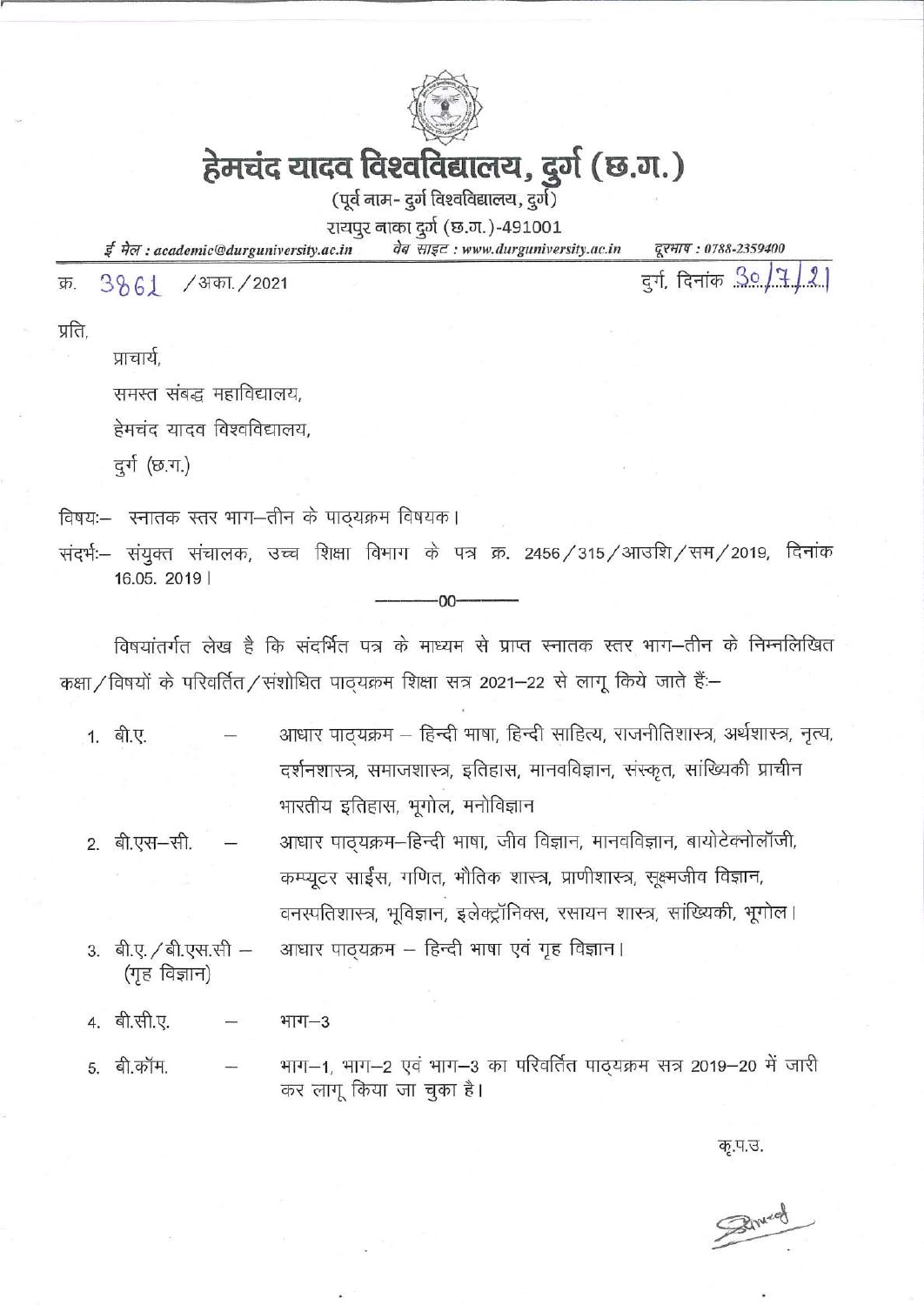उपरोक्त विषयों को शिक्षा सत्र 2021-22 से संशोधित रूप में स्नातक स्तर भाग-तीन के लिए लागू किया जाता है स्नातक स्तर भाग–एक हेतु सत्र 2019–20 एवं स्नातक स्तर भाग–दो हेतु सत्र 2020–21 में लागू पाठ्यक्रम मान्य होंगे।

टीप:- परिवर्तित / संशोधित पाठ्यक्रम विश्वविद्यालय की वेबसाईट पर उपलब्ध है।

कुलसचिव

दुर्ग, दिनांक <u>20/1/2)</u>

#### $3862$  /अका./2021 क्र.

प्रतिलिपिः—

- 1. संयुक्त संचालक, उच्च शिक्षा विभाग के पत्र क्र. 2456 / 315 / आउशि / सम / 2019, दिनांक 16.05.2019 के परिपेक्ष्य में सूचनार्थ
- 2. उपकुलसचिव, परीक्षा विभाग एवं उपकुलसचिव, गोपनीय विभाग हेमचंद यादव विश्वविद्यालय, दुर्ग।
- 3. वेबसाईट प्रभारी, वेबसाईट पर पाठ्यकम प्रकाशित करने हेतु।
- 4. कुलपति के निज सहायक एवं कुलसचिव के निज सहायक, हेमचंद यादव विश्वविद्यालय, दुर्ग।

सहा. कुलसचिव (अका.)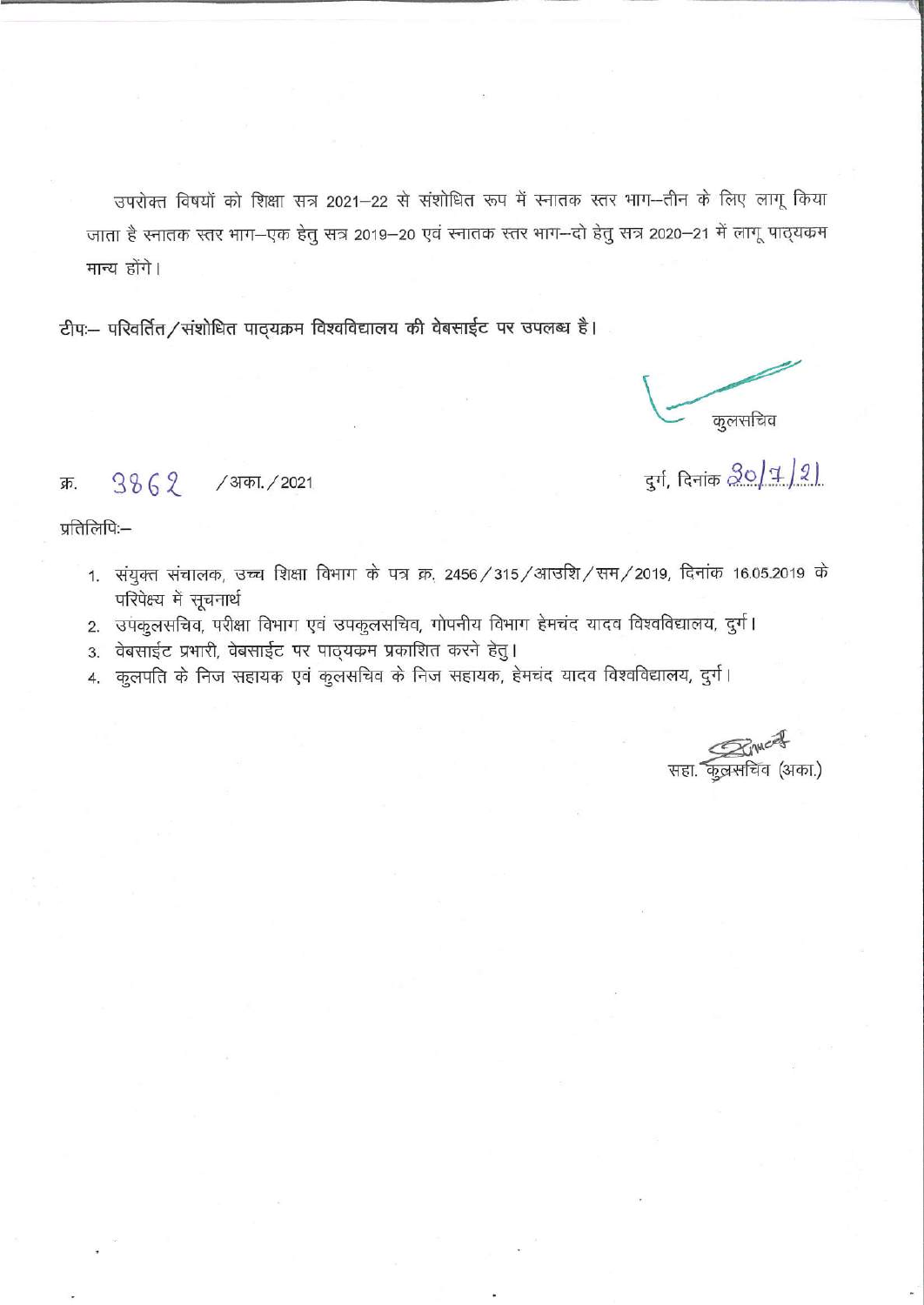# **HEMCHAND YADAV VISHWAVIDYALAYA, DURG (C.G.)**

**Website - [www.durguniversity.ac.in](http://www.durguniversity.ac.in/), Email - [durguniversity@gmail.com](mailto:Email%20-%20durguniversity@gmail.com)**



# **SCHEME OF EXAMINATION & SYLLABUS Of**

**B.Com. Final Year Session 2021-22**

**(Approved by Board of Studies) Effective from July 2021**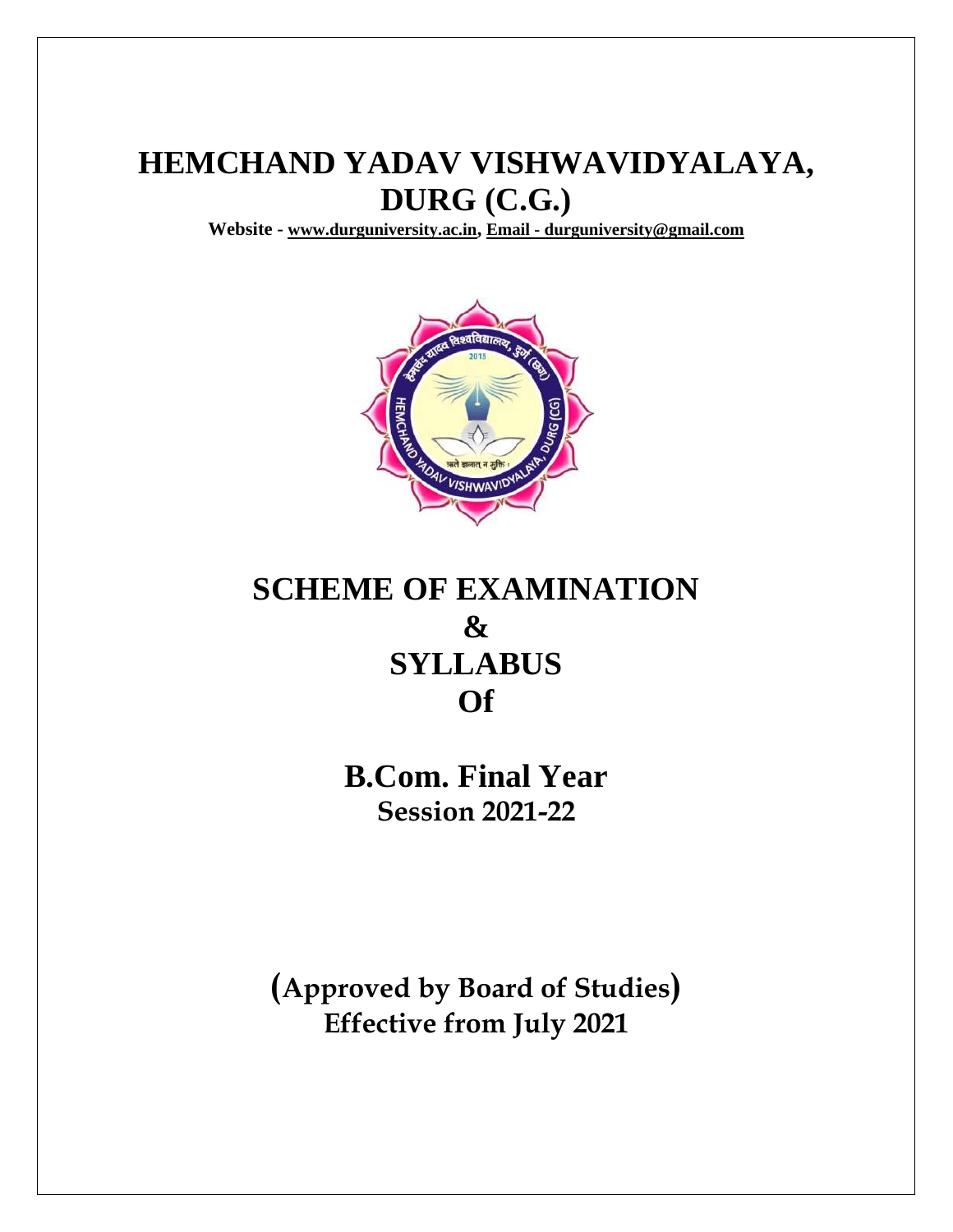#### **REVISED ORDINANCE NO.-23**

## (As per State U.G.C. Scheme)

## **BACHELOR OF COMMERCE**

- $1\overline{ }$ The three year course has been broken up into three Parts. Part-I known as B. Com. Part-I Examination at the end of first year. Part-II Examination at the end of the second year, and, Part-III Examination at the end of the third year.
- A candidate who after passing  $(10+2)$  Higher Secondary or Intermediate examination of  $\overline{2}$ Chhattisgarh Board of Secondary Education, Raipur or any other examination recognized by the University or Chhattisgarh Board of Secondary Education as equivalent there to has attended a regular course of study in an affiliated college or in the Teaching Department of the University for one academic year, shall be eligible for appearing at the B.Com. Part-I examination.
- A candidate who after passing B.Com. Part-I examination of the University or any other  $\mathfrak{Z}$ examination recognized by the University as equivalent thereto has attended a regular course of study for one academic year in an affiliated College or in the Teaching Department of the University, shall be eligible for appearing at the B.Com. Part-II Examination.
- A candidate who after passing B.Com. Part-II examination of the University has completed  $\overline{4}$ a regular course of study for one academic year in an affiliated College or in the Teaching Department of the University, shall be eligible for appearing at the B.Com. Part-III examination.
- Besides regular students, subject to their compliance with this ordinance, ex-students and  $5$ non-collegiate students shall be eligible for admission to the examination as per provision of Ordinance No. 6 relating to examinations (General).
- Provided that non-collegiate candidates shall be permitted to offer only such subject/ papers  $6 \overline{6}$ as are taught to the regular students at any of the University Teaching Department or College.
- Every candidate for B.Com. Examination shall be examined in subjects as mentioned in the  $7.$ marking scheme and course or studies.
- A candidate who has passed the B.Com. Part-III examination of the University shall be  $8$

 $\rightarrow$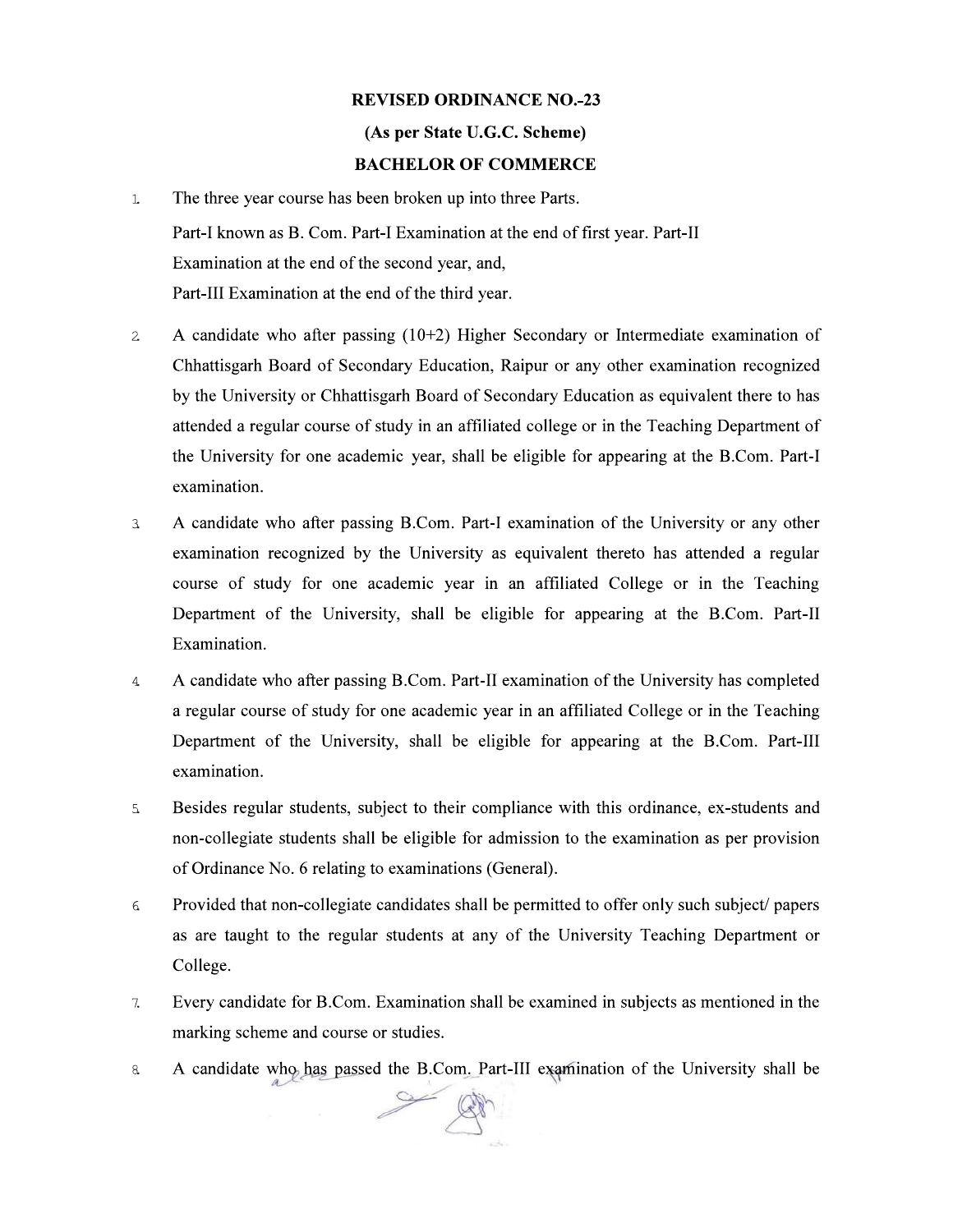allowed to present him of examination in any of the additional subjects prescribed for the B.Com. Examination and not taken by him at the degree examination. Such candidate will have to first appear and pass the B. Com. Part-I examination in the subject which he proposes to offer then the B.Com. Part-II and Part-III examination in the same subject. Successful candidates will be given a certificate to that effect.

- In order to pass at any part of the three year degree course examination, an examinee must  $\mathfrak{A}$ obtain not less than 33% of the total marks in each paper/group of subjects. In group where both theory and practical examinations are provided an examinee must pass in both theory and practical parts of examination separately.
- $\mathbbm{D}$ Candidate will have to pass separately at the Part-I, Part-II and Part-III examination. No division shall be assigned on the result of the Part-I and Part-II examinations In determining the division of the Final examination, total marks obtained by the examinees in their Part-I, Part-II and Part-III examination in the aggregate shall be taken into account. Candidate will not be allowed to change subjects after passing Part-I examination.
- $\mathbbm{1}.$ Provided in case of candidate who has passed the examination through the supplementary examination having failed in one subject/group only, the total aggregate mark being carried over for determining the division, shall include actual marks obtained in the subject/group in which he appeared at the supplementary examination.
- Successful examinees at the Part III examination obtaining 60% or more marks shall be  $\mathcal{D}$ placed in the First Division, those obtaining less than 60% but not less than 45% marks in the Second Division and other successful examinees in the Third Division.

alon gift  $7<sup>6</sup>$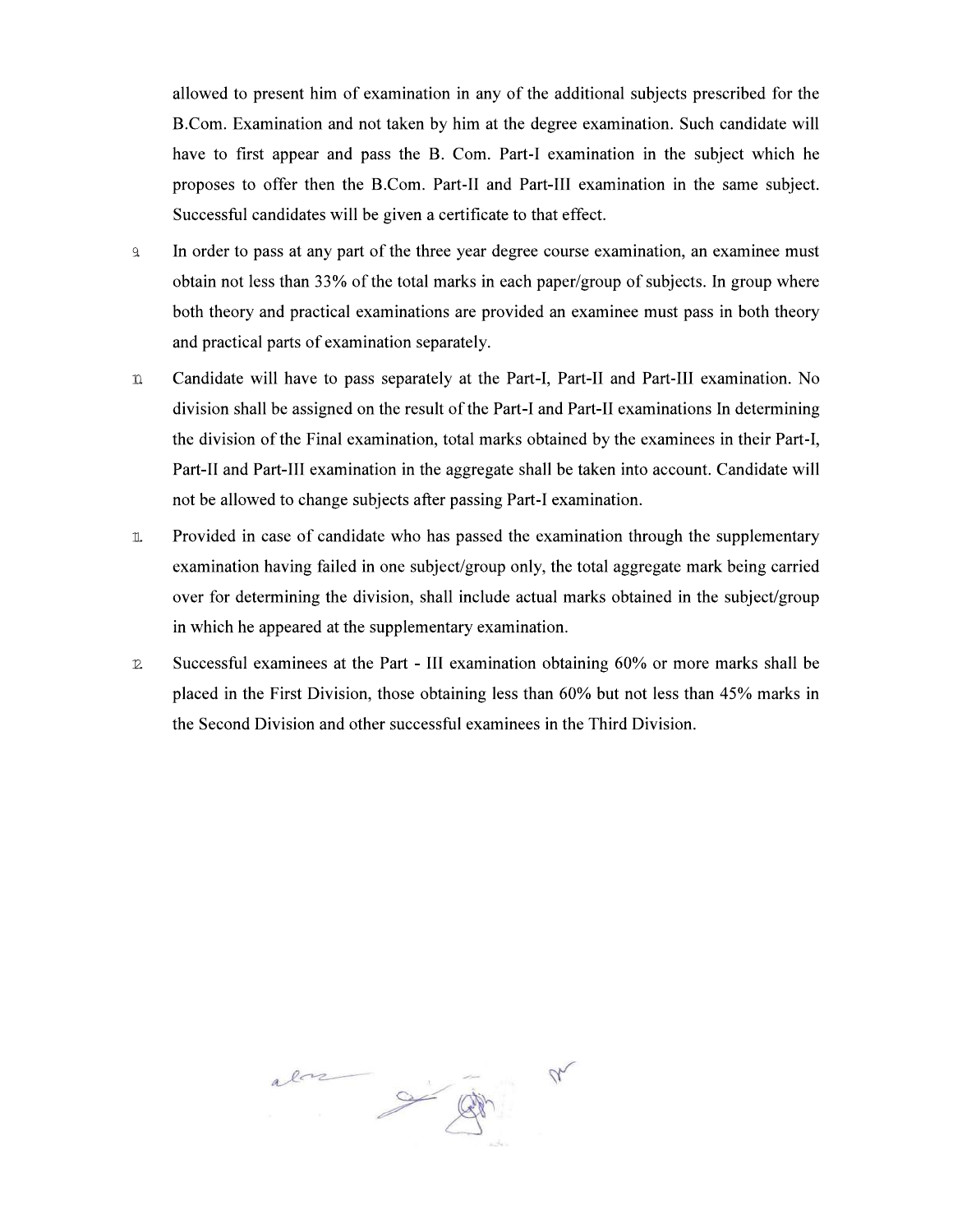|          |            | बी.ए. / बी.एस—सी. / बी.कॉम. / बी.एच.एस.—सी.<br>भाग – तीन, आधार पाठ्यक्रम<br>प्रश्न पत्र - प्रथम (हिन्दी भाषा)                                                     |                                                                                     |              |  |  |
|----------|------------|-------------------------------------------------------------------------------------------------------------------------------------------------------------------|-------------------------------------------------------------------------------------|--------------|--|--|
| इकाई–एक  | (ख)        | <b>(क)</b> भारत माता : सुमित्रानंदन पंत<br>कथन की शैलियॉ<br>1. विवरणात्मक शैली<br>3. व्याख्यात्मक शैली                                                            | 2. मूल्यांकन शैली<br>4. विचारात्मक शैली                                             | पूर्णांक— 75 |  |  |
| इकाई—दो  | (क)<br>(ख) | सूखी डाली : उपेन्द्रनाथ अश्क<br>विभिन्न संरचनाएँ<br>1. विनम्रता सूचक संरचना<br>3. निषेध परक संरचना<br>5. स्थान–बोधक संरचना<br>7. कार्य-कारण सम्बन्ध संरचना        | 2. विधि सूचक संरचना<br>4. काल-बोधक संरचना<br>6. दिशा बोधक संरचना<br>8. अनुकम संरचना |              |  |  |
| इकाई–तीन | (क)<br>(ख) | वसीयत ः मालती जोशी<br>कार्यालयीन पत्र और आलेख<br>1. परिपत्र<br>3. अधिसूचना<br>5. अनुस्मारक                                                                        | 2. आदेश<br>4. ज्ञापन<br>6. पृष्ठाकंन                                                |              |  |  |
| इकाई–चार | (क)<br>(ख) | योग की शक्ति : हरिवंश राय बच्चन<br>अनुवाद : स्वरूप एवं परिभाषा, उद्देश्य<br>स्त्रोत भाषा और लक्ष्य भाषा,<br>अच्छे अनुवाद की विशेषताएँ,<br>अनुवाद प्रकिया, अनुवादक |                                                                                     |              |  |  |

संस्कृति और राष्ट्रीय एकीकरण : योगेश अटल<br>घटनाओं, समारोहों आदि का प्रतिवेदन, विभिन्न प्रकार के निमंत्रण पत्र इकाई–पांच (क) (ख)

मूल्यांकन योजना : प्रत्येक इकाई से एक-एक प्रश्न पूछा जाएगा। प्रत्येक प्रश्न में आंतरित विकल्प होगा। प्रत्येक प्रश्न के 15 अंक होंगे। इसलिए प्रत्येक प्रश्न के दो भाग 'क' और 'ख' होंगे एवं अंक कमशः 8 एवं 7 अंक होंगे। प्रश्नपत्र का पूर्णाक 75 निर्धारित है।







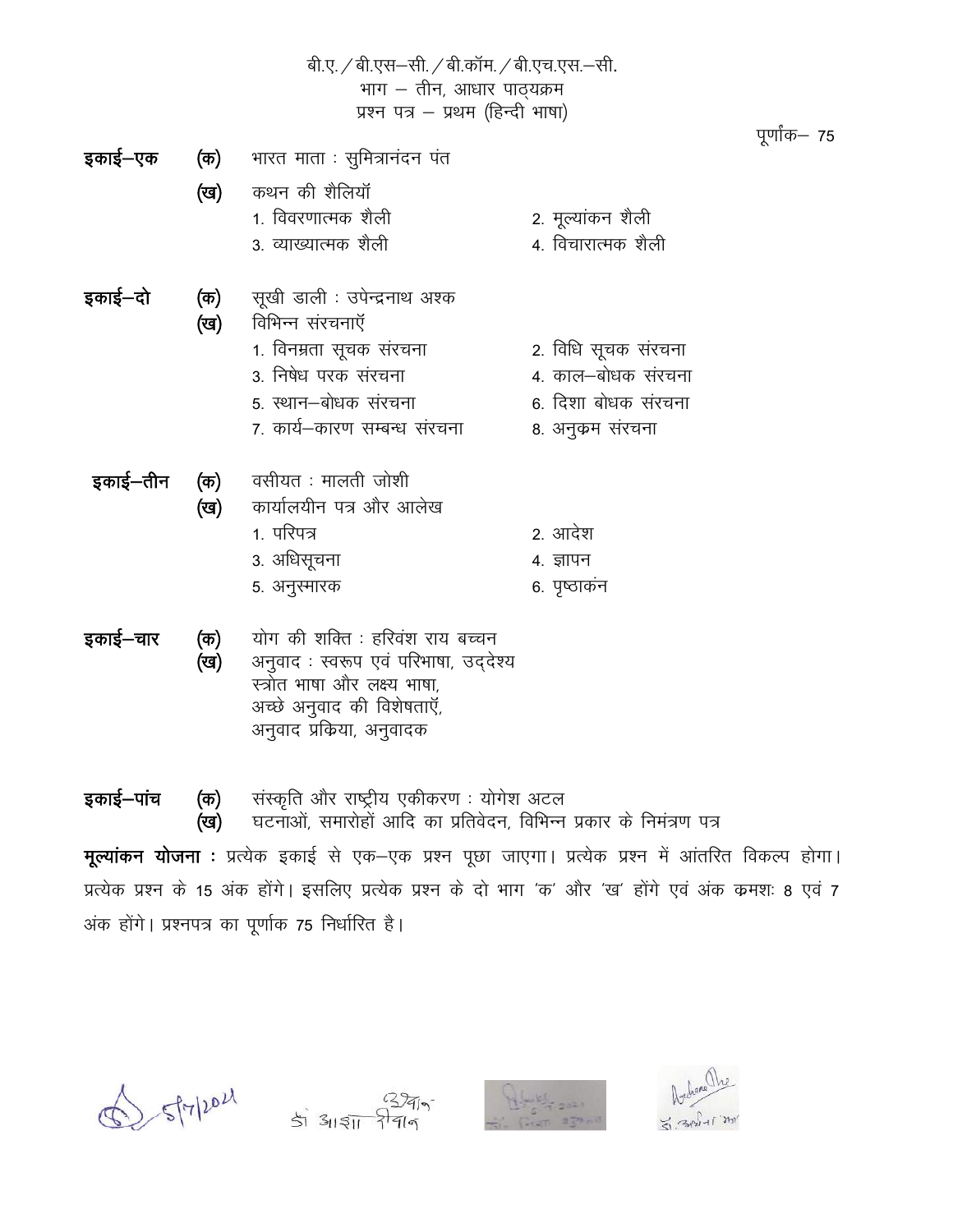#### Foundation Course-III<sup>-</sup>

## English Language **Code-1152**

# Foundation Course=III<br>English Language<br>B.A./B.Sc./B.Com./B.H.Sc./III<br>MM 75 B.A./B.Sc./B.Com./B.H.Sc./III

#### M.M. 75

| Foundation Course-III 1                                                                                                                                                                                                                                                                                                                                                 |        |  |  |  |  |
|-------------------------------------------------------------------------------------------------------------------------------------------------------------------------------------------------------------------------------------------------------------------------------------------------------------------------------------------------------------------------|--------|--|--|--|--|
| English Language                                                                                                                                                                                                                                                                                                                                                        |        |  |  |  |  |
| B.A./B.Sc./B.Com./B.H.Sc./III                                                                                                                                                                                                                                                                                                                                           |        |  |  |  |  |
|                                                                                                                                                                                                                                                                                                                                                                         | M.M.75 |  |  |  |  |
| The question paper for B.A./B.Sc./B.Com./B.H.Sc. III Foundation course, English Language<br>and General Answers shall comprise the following items:                                                                                                                                                                                                                     |        |  |  |  |  |
| Five question to be attempted, each carrying 3 marks.                                                                                                                                                                                                                                                                                                                   |        |  |  |  |  |
| UNIT-I Essay type answer in about 200 words. 5 essay type question to be asked three to be                                                                                                                                                                                                                                                                              |        |  |  |  |  |
| attempted.                                                                                                                                                                                                                                                                                                                                                              | 15     |  |  |  |  |
| UNIT-II Essay writing                                                                                                                                                                                                                                                                                                                                                   | 10     |  |  |  |  |
| UNIT-III Precise writing                                                                                                                                                                                                                                                                                                                                                | 10     |  |  |  |  |
| UNIT-IV (a) Reading comprehension of an unseen passage                                                                                                                                                                                                                                                                                                                  | 05     |  |  |  |  |
| Vocabulary based on text<br>(b)                                                                                                                                                                                                                                                                                                                                         | 10     |  |  |  |  |
| <b>UNIT-V Grammar Advanced Exercises</b>                                                                                                                                                                                                                                                                                                                                | 25     |  |  |  |  |
| Question on unit I and IV (b) shall be asked from the prescribed text. Which will comprise of<br>Note:<br>popular create writing and the following items. Minimum needs housing and transport Geo-<br>economic profile of M.P. communication Educate and culture. Women and Worm in<br>Empowerment Development, management of change, physical quality of life. War and |        |  |  |  |  |
| human survival, the question of human social value survival, the question of human social                                                                                                                                                                                                                                                                               |        |  |  |  |  |

popular create writing and the following items. Minimum needs housing and transport Geoeconomic profile of M.P. communication Educate and culture. Women and Worm in Empowerment Development, management of change, physical quality of life. War and human survival, the question of human social value survival, the question of human social value, new Economic Philosophy Recent Diberaliation Method) Demoration decentralization (with reference to 73, 74 constitutional Amendment.

Books Prescribed:

Aspects of English Language and Development - Published by M.P. Hindi Granth Academy, Bhopal.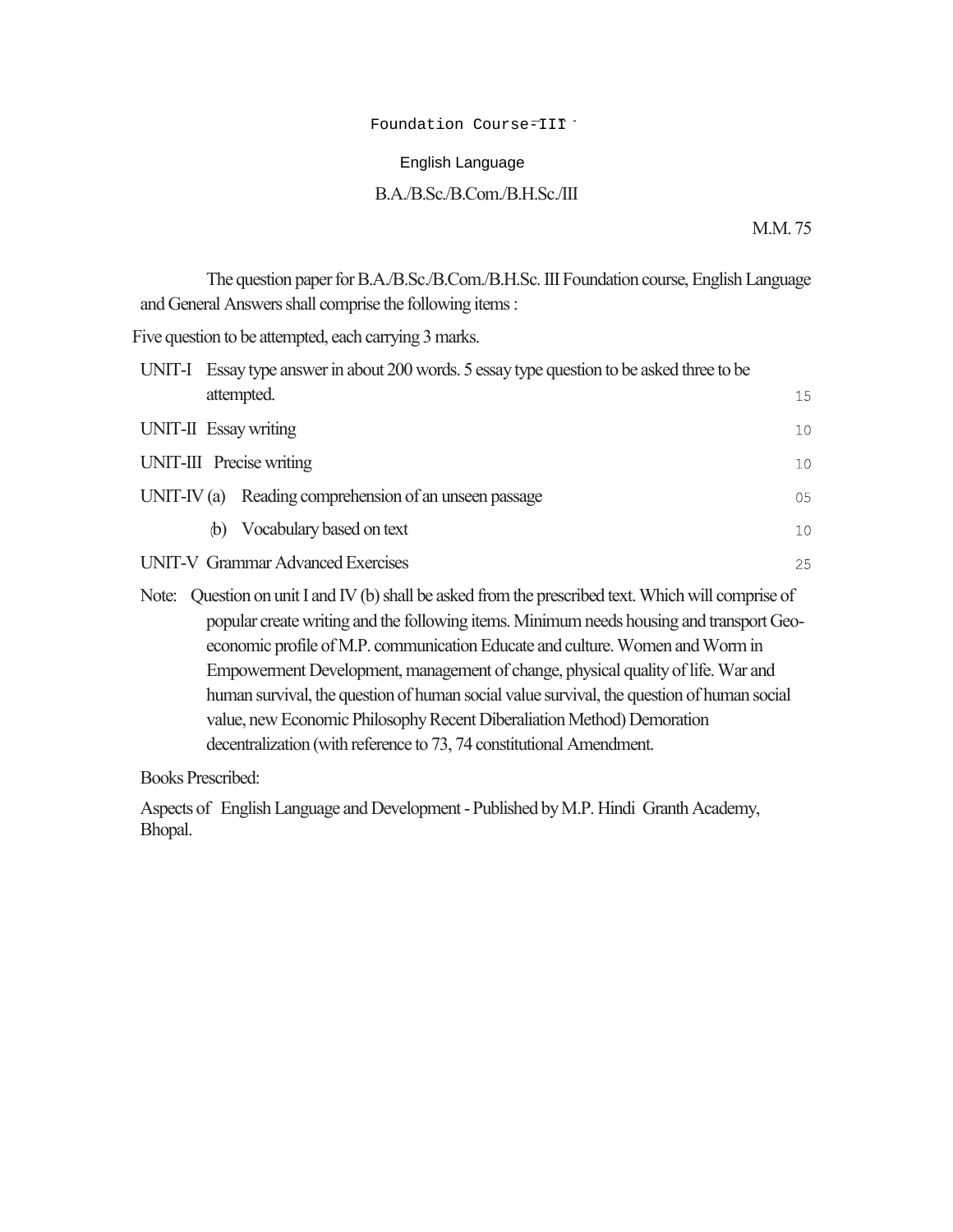# **Hemchand Yadav Vishwavidyalaya, Durg (C.G.) SYLLABUS B.COM. PART-III GROUPING OF SUBJECTS AND SCHEME OF EXAMINATION**

| <b>Subject</b>  |                                             |    | Max. | Min. |
|-----------------|---------------------------------------------|----|------|------|
|                 | <b>Foundation Course</b>                    |    |      |      |
| L.              | Hindi Language                              |    | 75   | 26   |
| II.             | English Language                            |    | 75   | 26   |
|                 | <b>Compulsory Groups</b>                    |    |      |      |
| <b>Group-I</b>  |                                             |    |      |      |
| $\mathbf{I}$ .  | <b>Income Tax</b>                           | 75 |      |      |
| II.             | Auditing                                    | 75 | 150  | 50   |
| <b>Group-II</b> |                                             |    |      |      |
| $\mathbf{I}$ .  | <b>Indirect Taxes with GST</b>              | 75 | 150  | 50   |
| II.             | <b>Management Accounting</b>                | 75 |      |      |
|                 | <b>Group-III Optional</b>                   |    |      |      |
|                 | <b>Option Group A (Finance Area)</b>        |    |      |      |
| $\mathbf{I}$ .  | <b>Financial Management</b>                 | 75 | 150  |      |
| II.             | <b>Financial Market Operations</b>          | 75 |      | 50   |
|                 | <b>Option Group B (Marketing Area)</b>      |    |      |      |
| I.              | <b>Principles of Marketing</b>              | 75 | 150  |      |
| II.             | <b>International Marketing</b>              | 75 |      | 50   |
|                 | <b>Option Group C (Commercial Area)</b>     |    |      |      |
| I.              | Information Technology and                  | 75 |      |      |
|                 | its Applications in Business                |    | 150  | 50   |
| II.             | <b>Essential of e-Commerce</b>              | 75 |      |      |
| Option          | Group D (Money Banking<br>$\boldsymbol{\&}$ |    |      |      |
|                 | <b>Insurance Area)</b>                      |    |      |      |
| $\mathbf{I}$ .  | <b>Fundamental of Insurance</b>             | 75 | 150  | 50   |
| II.             | Money & Banking System                      | 75 |      |      |
|                 |                                             |    |      |      |

sovering the Brother of Copy of the SIM  $\subset$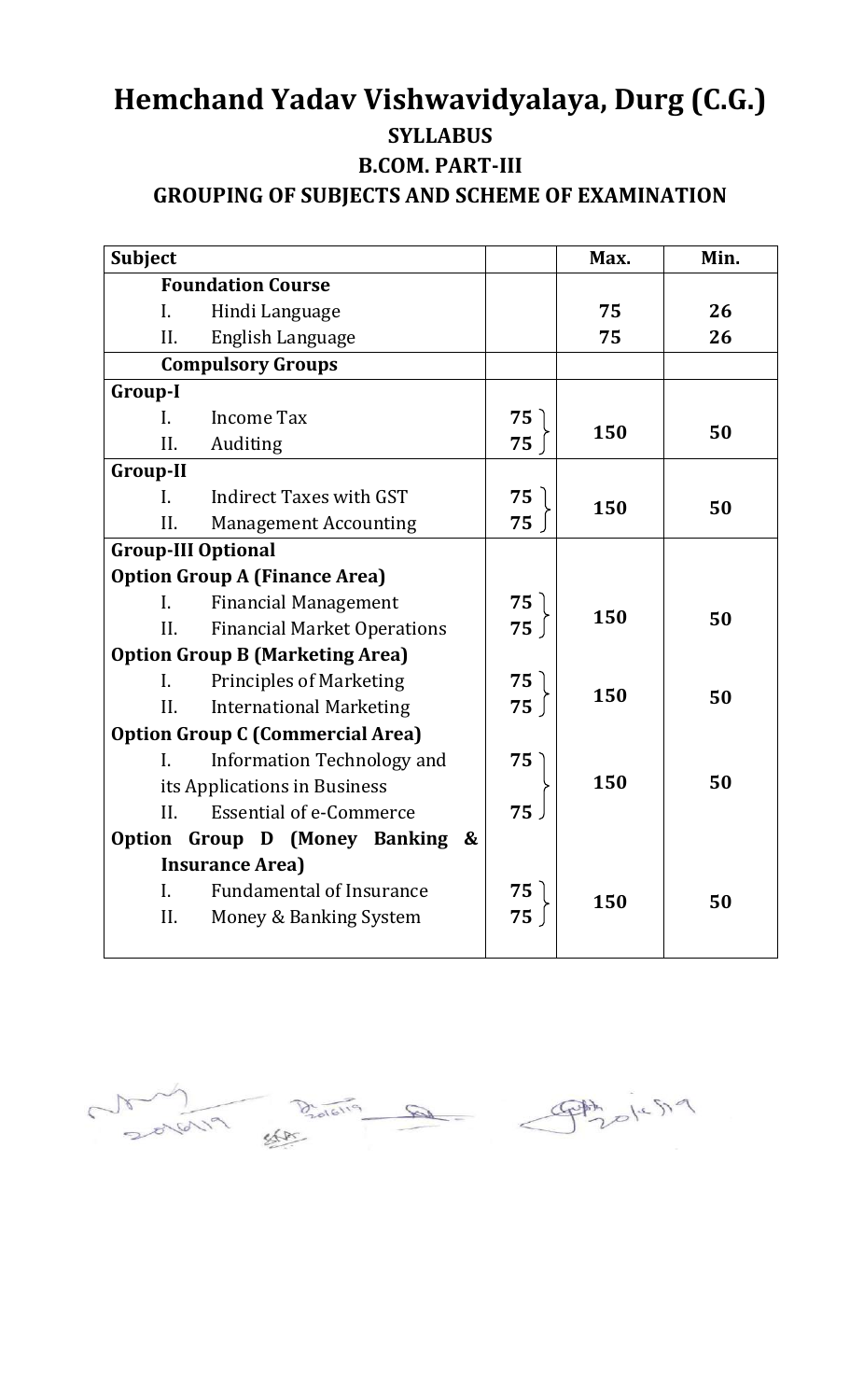## **B.COM PART III COMPULSORY CORE COURSE TITLE OF PAPER - Group-I**  PAPER – I - INCOME TAX

## **OBJECTIVE**

It enables the students to know the basics of Income Tax Act and its implications.

**M.M. 75**

- **UNIT- I** Basic Concepts: Income, agricultural Income, casual income, assessment year, previous year, gross total income, total income, person. Basis of charge: Scope of total income, residence and tax liability, income whichdoes not form part of total income.
- **UNIT- II** Heads of Income: Salaries; Income from house property.
- **UNIT- III** Profit and gains of business or profession, including provisions relating to specific business; Capital gains, Income from other sources.
- **UNIT-IV** Computation of Tax Liabilty: Set-off and carry forward of losses; Deduction from grosstotal income.Aggregation of income; Computation of total income and tax liability of individualand& HUF.
- **UNIT-V** Tax Management: Tax deduction at source; Advance payment of tax; Assessmentprocedures; Tax planning for individuals. Tax evasion, Tax Avoidance and Tax planning. Tax Administration: Authorities, appeals, penalties. Preparation of return of income -Manually and on line

- 1. Singhania V.K.: Students Guide to Income Tax; Taxmann, Delhi.
- 2. Prasad, Bhagwati: Income Tax Law &Prectice; Wily Publication, New Delhi.
- 3. Mehrotra H.C.: Income Tax Law & Accounts: SahityaBhawan, Agra.
- 4. Girish Ahuja and Ravi Gupta: Systematic approach to income tax: Sahitya Bhawan Publications, New Delhi.
- 5. Chandra Mahesh and Shukla D.C.: Income Tax Law and Practice; Pragati Publications, New Delhi.
- 6. R.K. Jain: Income Tax & Law (Hindi & English) ShahityaBhavan, Publication, Agra.



PAZOLLSIA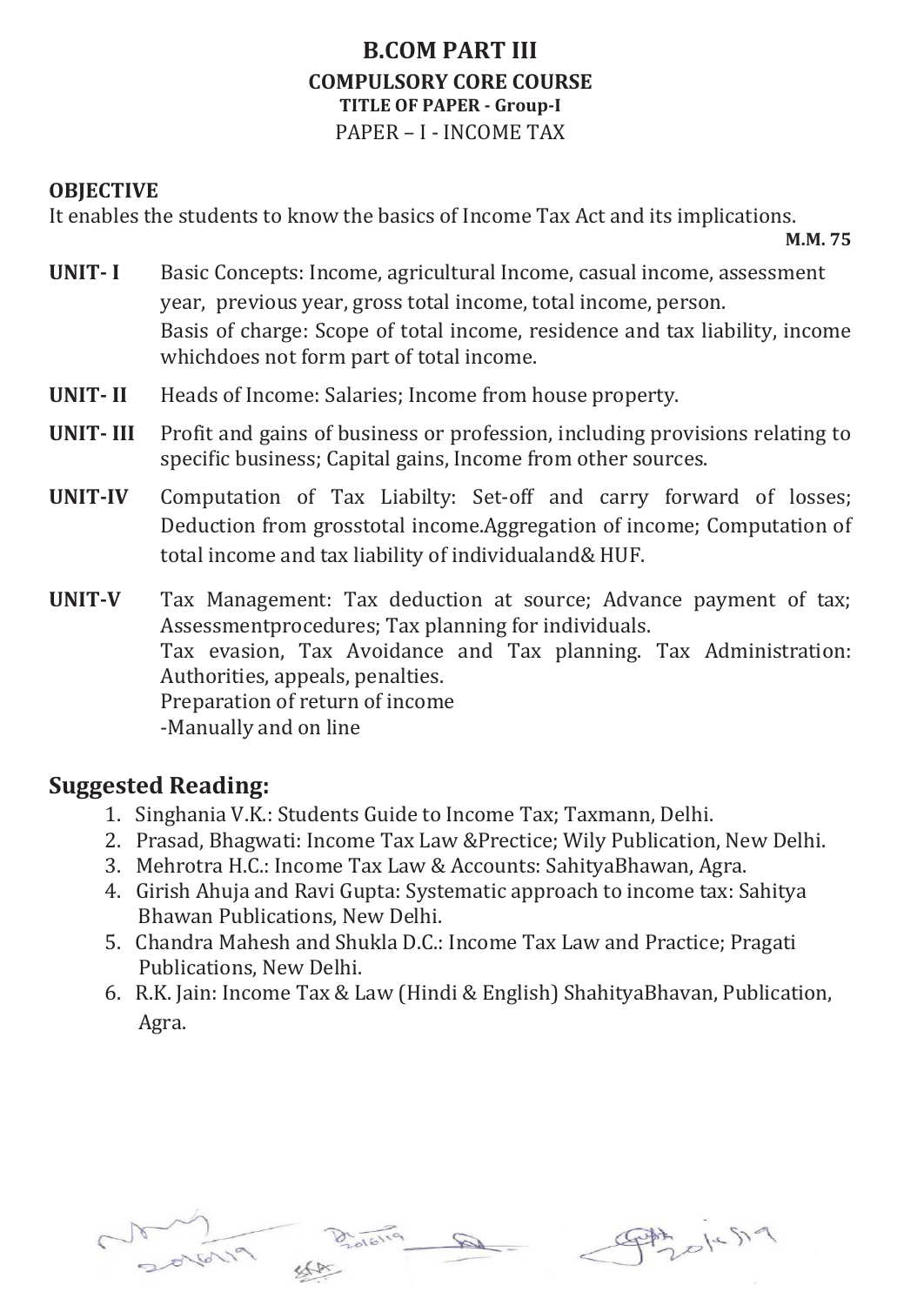# **B.COM PART III COMPULSORY CORE COURSE TITLE OF PAPER - Group-I**  PAPER – II- AUDITING

M.M. 75

## **OBJECTIVE**

This course aims at imparting knowlege about the principles and methods of auditingand their applications.

- **UNIT-I** Introduction: Meaning and objectives of auditing; Types of audit; Internal audit. Audit Process: Audit programme; Audit note books; Working papers and evidences.
- **UNIT-II** Internal Check System: Internal control. Audit Procedure: Vouching: Verification of assets and liabilities.
- **UNIT-III** Audit of Limited Companies:
	- a. Company auditor Qualification, Appointment, powers, duties, Resignation and liabilities.
	- b. Divisible profits and dividend.
	- c. Auditor's report standard report and qualified report.
	- d. Special audit of banking companies.
	- e. Audit of educational institutions.
	- f. Audit of Insurance companies.
- **UNIT-IV** Investigation: Investigation; Audit of non profit companies,
	- a. Where fraud is suspected, and
	- b. When a running a business is proposed.
	- c. Varifications & Valuation of assets.
- **UNIT-V** Recent Trends in Auditing: Nature and significance of cost audit; Tax audit;

Management audit.

- 1. Gupta KaPal: Contemporary Auditing: Tata Mcgraw Hill, New Delhi.
- 2. Tandon B.N.: Principles of Auditing: S. Chand & Co., New Delhi.
- 3. Pagare Dinkar: Principles and Practice of Auditing: Sultan Chand, New Delhi.
- 4. Sharma T.R.: Auditing Principles and Problems, SahityaBhawan, Agra.
- 5. Shukla S.M.: Auditing ShahityaBhavan, Agra, (Hindi)
- 6. Batliboy: Auditing.

 $\mathscr{D}$ 

Spot 1-519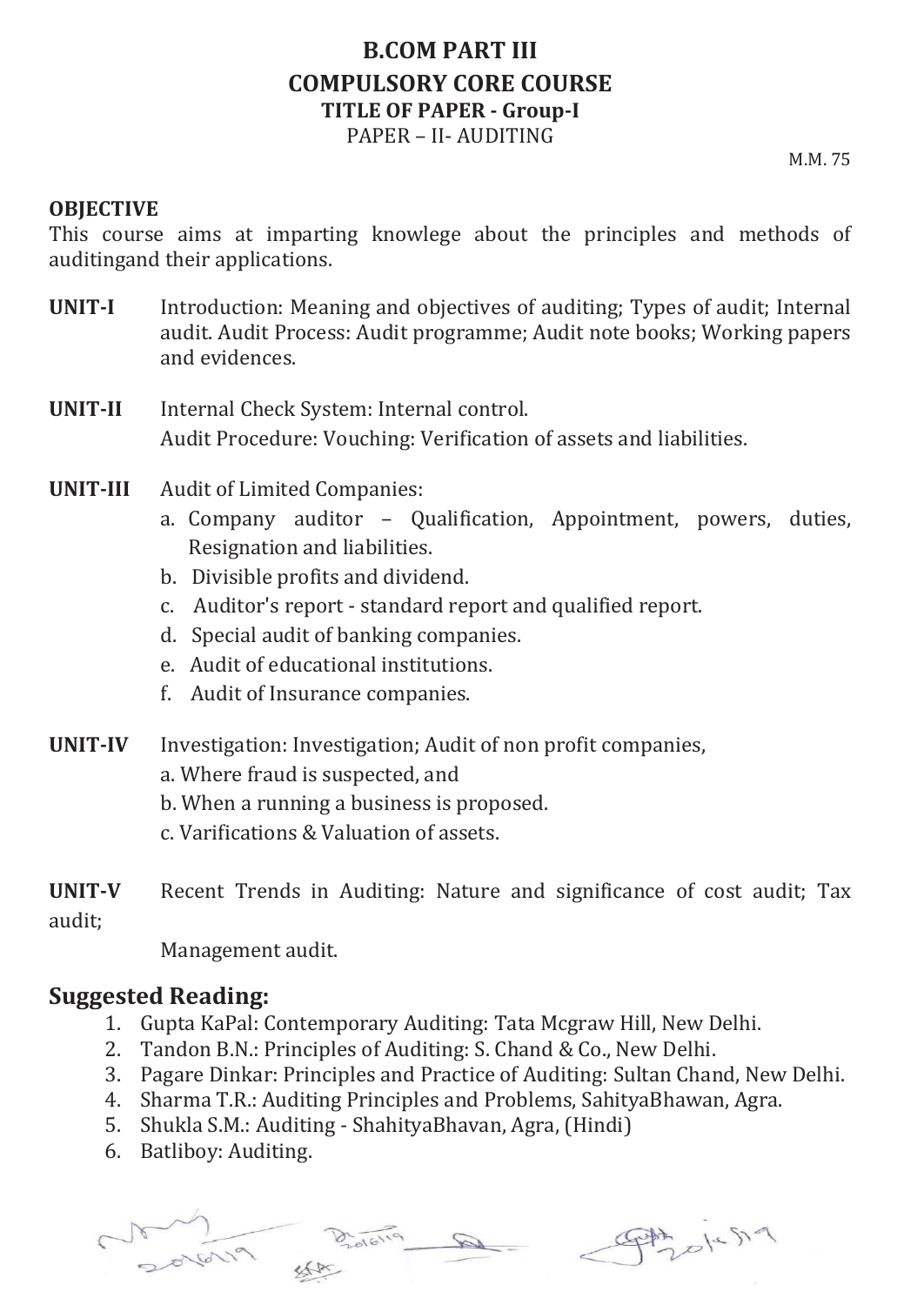# **B.COM PART III COMPULSORY CORE COURSE**  PAPER – II **Group-II -PAPER – I - INDIRECT TAXES WITH GST**

## **OBJECTIVE**

This course aims at imparting basic knowlege about GST and apply the provisions of GST law to various situations.

M.M. 75

**UNIT-I** Customs : Role of customs in international trade; Important terms and definitionsgoods; Duty; Exporter; Foreign going vessel; Aircraft goods; Import; Import Manifest;

> Importer; Prohibited goods; Shipping bill; Store; Bill of lading; Export manifest; Letter of credit; Kinds of duties - basic, auxillary, additional or coutervailing; Basics of levyadvalorem,specific duties; Prohibition of export and import of goods, and provisions

> regarding notified & specified goods; Import of goods - Free import and restrictedimport; Type of import - import of cargo, import of personal baggage, import ofstores.Clearance Procedure - For home consumption, for warehousing for re-export; Clearance procedure for import by post; Prohibited exports; Canalised exports; Export against licensing; Type of exports export of cargo, export of baggage; Export of cargo by land, sea, and air routes.

- **UNIT-II** State Excise, CENVAT. Detail study of State Excise during calculation of Tax.
- **UNIT-III** INTRODUCTION TO GOODS AND SERVICES TAX (GST) -Objectives and basic scheme of GST, Meaning – Salient features of GST – Subsuming of taxes –Benefits of implementing GST , Structure of GST (Dual Model) – Central GST – State / Union Territory GST – Integrated GST GST Council: Structures Power and Functions. Provisions fro amendments.

**UNIT-IV** Registration under GST: Procedure for registration, Persons liable for registration, Persons not liable for registration, Compulsory registration. Exempted goods and services - Rates of GST. Procedure relating to Levy: (CGST & SGST): Scope of supply, Tax liability on Mixed and Composite supply, Time of supply of goods and services, Value of taxable supply.

Eway-Billing

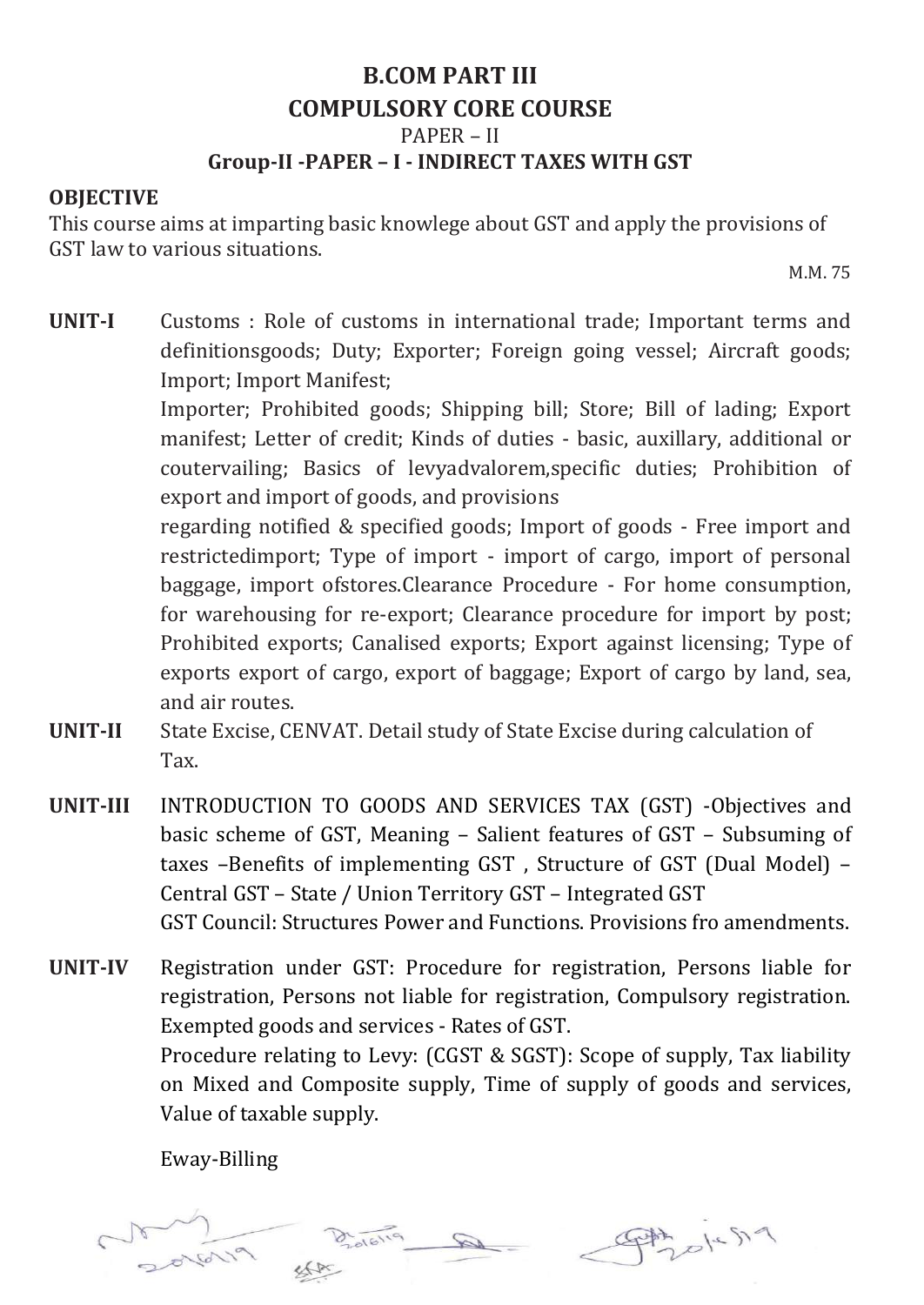## **UNIT-V** ASSESSMENT AND RETURNS -

Input tax Credit: Eligibility, Apportionment, Inputs on capital goods, Distribution of credit by Input Service Distributor (ISD) Furnishing details of outward supplies and inward supplies, First return, Annual return and Final return.

- 1. Deloitte: GST Era Beckons, Wolters Kluwer.
- 2. Madhukar N Hiregange: Goods and Services Tax, Wolters Kluwer.
- 3. All About GST: V.S Datey Taxman's.
- 4. Guide to GST: CA. Rajat Mohan,
- 5. Goods & Services Tax Indian Journey: N.K. Gupta &SunnaniaBatia, Barat's Publication
- 6. Goods & Services Tax CA. Rajat Mohan,
- 7. Goods & Services Tax: Dr. Sanjiv Agrawal & CA. Sanjeev Malhotra.
- 8. GST Law & Practice: Dr. B.G. Bhaskara, Manjunath. N & Naveen Kumar IM,
- 9. Understanding GST: Kamal Garg, Barat's Publication.

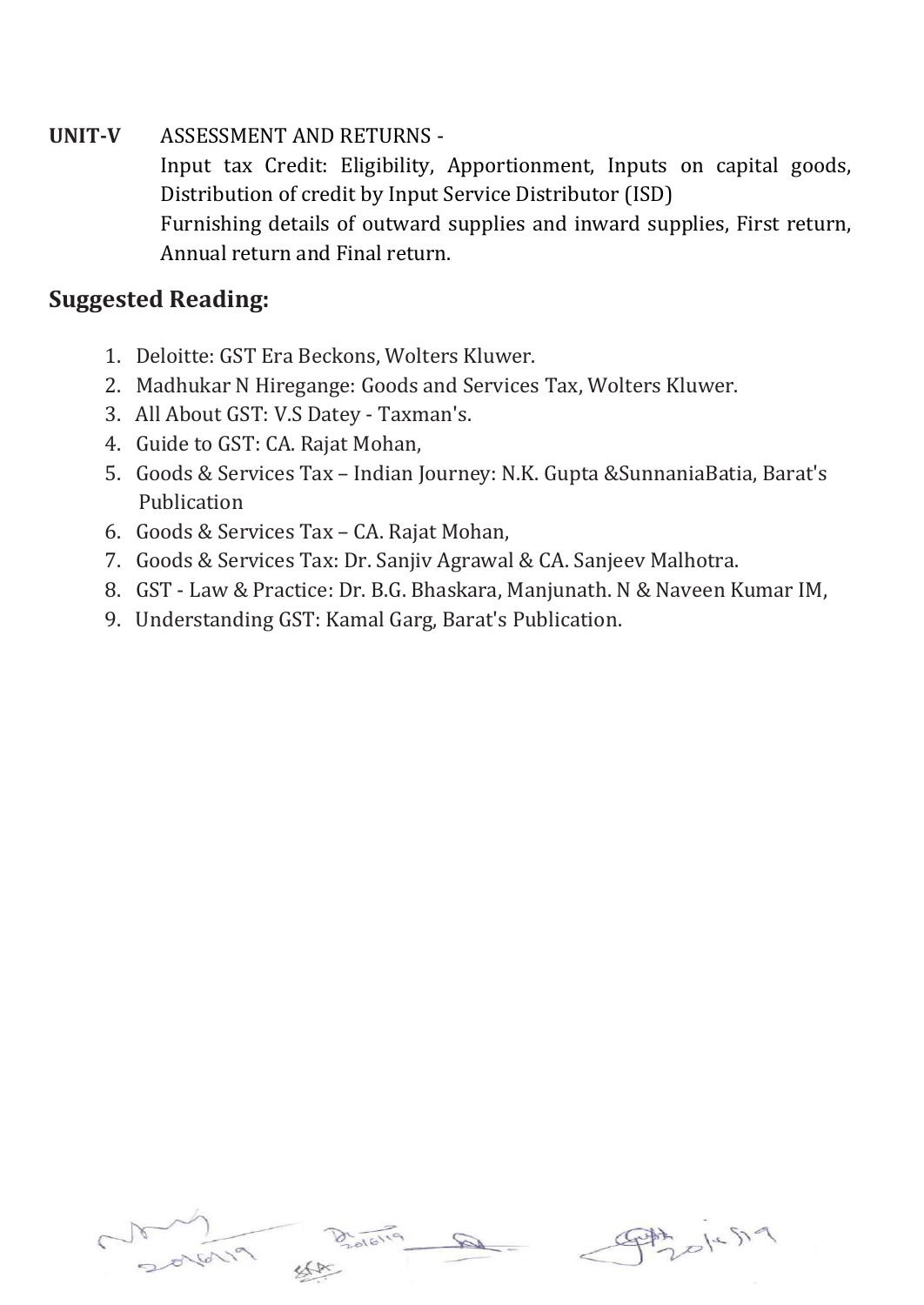# **B.COM PART III COMPULSORY CORE COURSE TITLE OF PAPER -Group-II**  PAPER – II -MANAGEMENT ACCOUNTING

# **OBJECTIVE**

This course provides the students an understanding of the application of accounting techniques for management.

M.M. 75

- **UNIT-I** Management Accounting : Meaning, nature, scope, and functions of managementAccounting; Role of managment accounting in decision making; Managementaccounting vs financial accounting; Tools and techniques of management accounting;Financial statement; Objectives and methods of financial statements analysis; Ratioanalysis; Classification of ratios - Profitability ratios, turnover ratios, liquidity ratios,turnover ratios; Advantages of ratio analysis; Limitations of accounting ratios.
- **UNIT-II** Funds Flow Statement as per Indian Accounting Standard 3, cash flow statement.
- **UNIT-III** Absorption and Marginal Costing: Marginal and differential costing as a tool fordecision making - make or buy; Change of product mix; Pricing, Break-even analysis; Exploring new markets; Shutdown decisions.
- **UNIT-IV** Budgeting for profit Planning and control: Meaning of budget and budgetary control; Objectives; Merits and limitations; Types of budgets; Fixed and flexible budgeting; Control ratios; Zero base budgeting; Responsibility accounting; Performance Budgeting.
- **UNIT-V** Standard Costing and Variance Analysis: Meaning of standard cost and standardcosting; Advantages and application; Variance analysis - material; Labour and overhead (Two-way analysis); Variances.



PAS 14519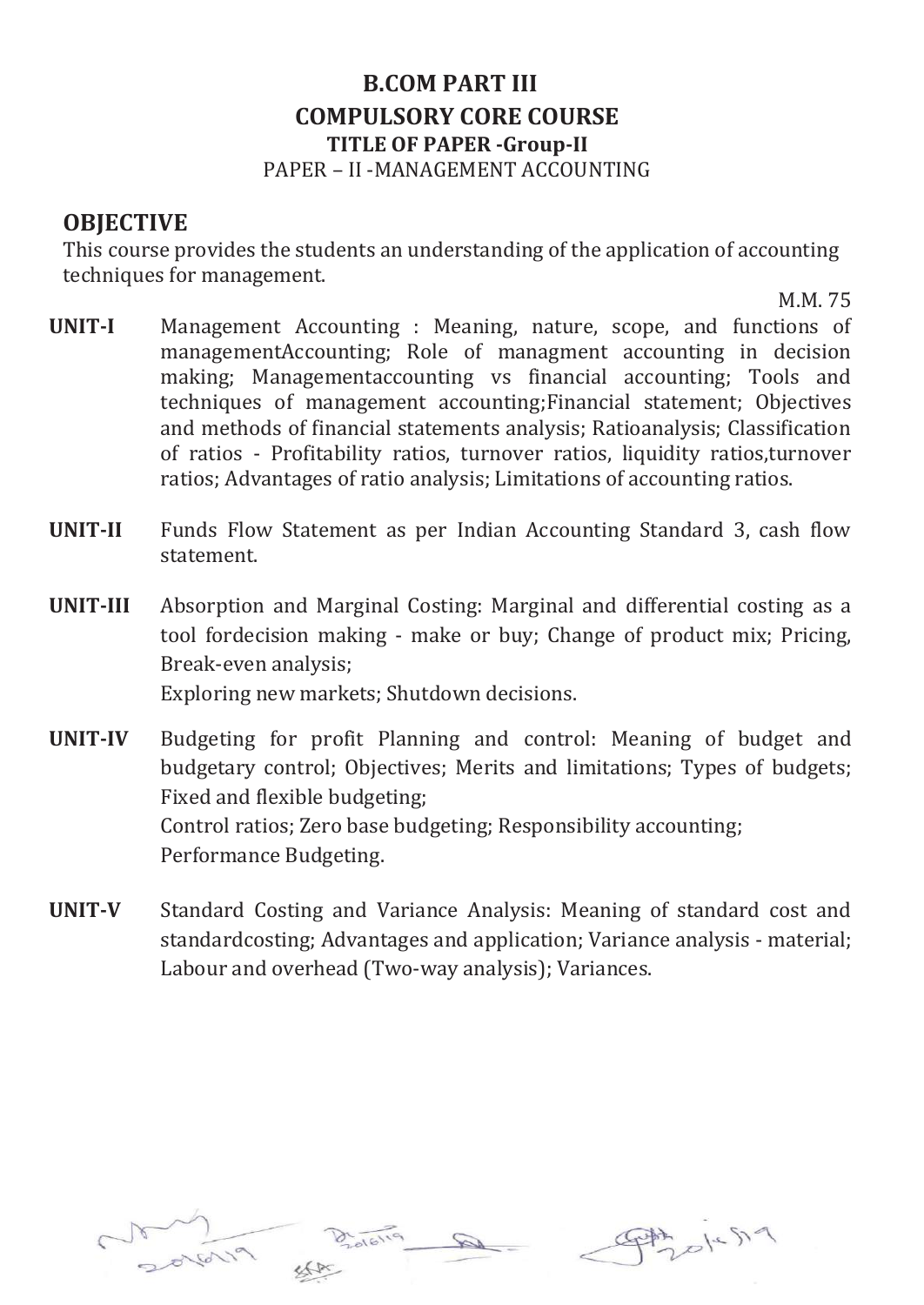- 1. Arora M.N.: Cost Accounting Principles and Practice, Vikas, New Delhi.
- 2. Jain S.P. &Narang K.L.: Cost Accounting; Kalyani, New Delhi.
- 3. Anthony, Rogert& Reece, at al: Principles of Management Accounting; Richard Irwin Inc.
- 4. Horngren, Charles, Foster and Datar et al: Cost Accounting A Managerial Emphasis; Prentice Hall, New Delhi.
- 5. Khan M.Y. and Jain P.K.: Management Accounting: Tata McGraw Hill, New Delhi.
- 6. Kaplan R.S. and Atkonson A.A.: Advanced Management Accounting; Printice Hall India, New Delhi.
- 7. J.K. Agrawal & R.K. Agrawal: Jaipur (English & Hindi).
- 8. Dr. M.R. Agrawal: Minakshi Prakashan Meruth.
- 9. Dr. S.P. Gupta Agra (Hindi & English).

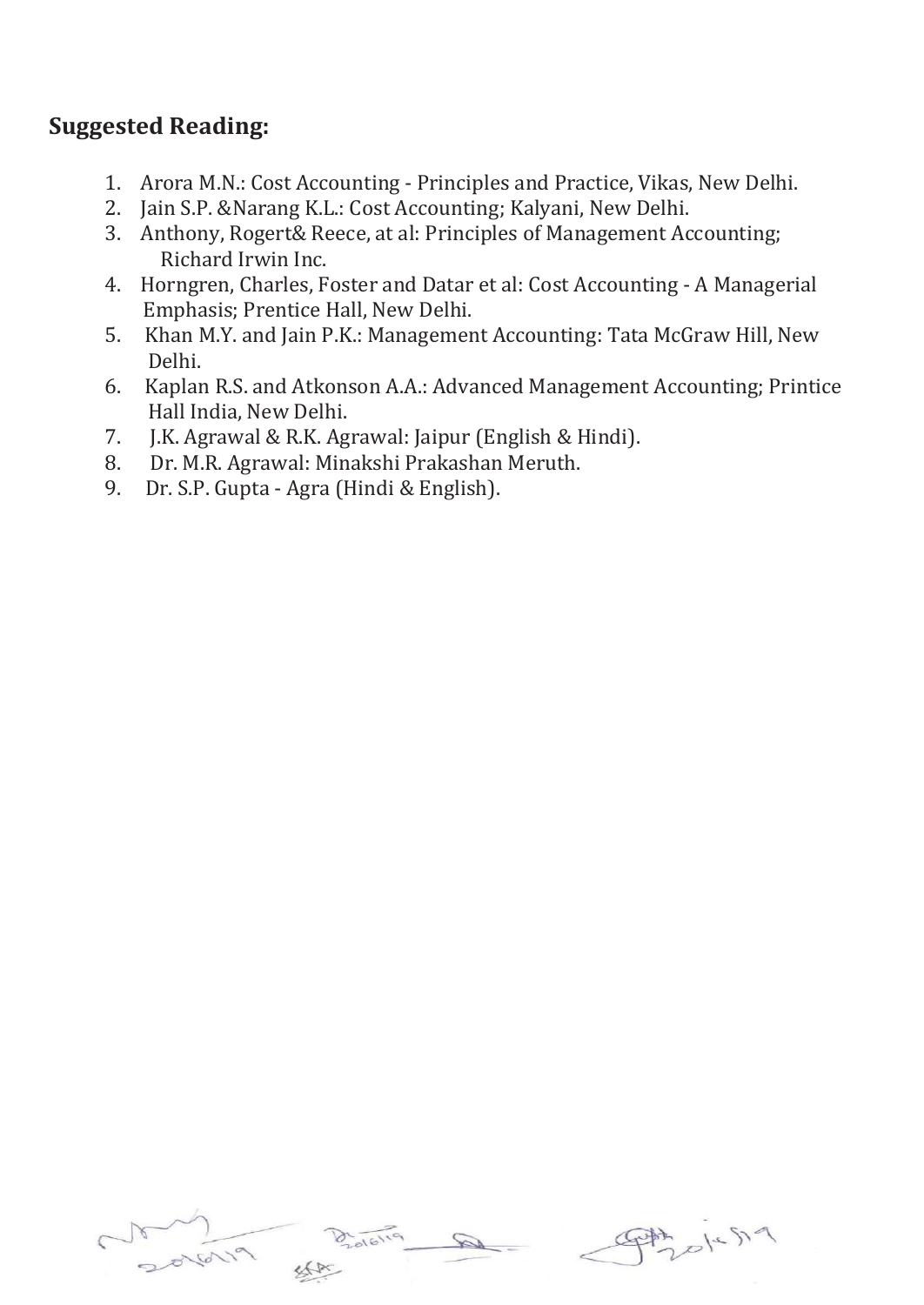# **B.COM PART III OPTIONAL GROUP A (Finance Area) TITLE OF PAPER - FINANCIAL MANAGEMENT**

PAPER – I

## **OBJECTIVE**

The objective of this course is to help students understand the conceptual framework of financial management.

M.M. 75

- **UNIT-I** Financial Management: Financial goals; Profit vs wealth maximization; Financial functions-investment, financing, and dividend decisions; Financial planning.
- **UNIT-II** Capital Budgeting : Nature of investment decisions, Investment evaluation criteria,payback period, accounting rate of return, net present value, internal rate of return profitability index; NPV and IRR comparison.
- **UNIT-III** Cost of Capital: Significance of cost of capital; Calculating cost of debt; Preference shares, equity capital, and retained earnings; Combined (weighted) cost of capital.Operating and financial Leverage : Their measure; Effects on profit, analyzing alternatefinancial plans, combined financial and operating leverage.
- **UNIT-IV** Capital Structure: Theories and determinates. Dividend Policies: Issues in dividend policies; Walter's model; Gordon's model; M.M.Hypothesis, forms of dividends and stability in dividends, determinats.
- **UNIT-V** Management of Working Capital: Nature of working capital, significance of workingcapital, operating cycle and factors determining of working capital requirements,

Management of working capital - cash, recevables, and inventories.



PAR OKSIA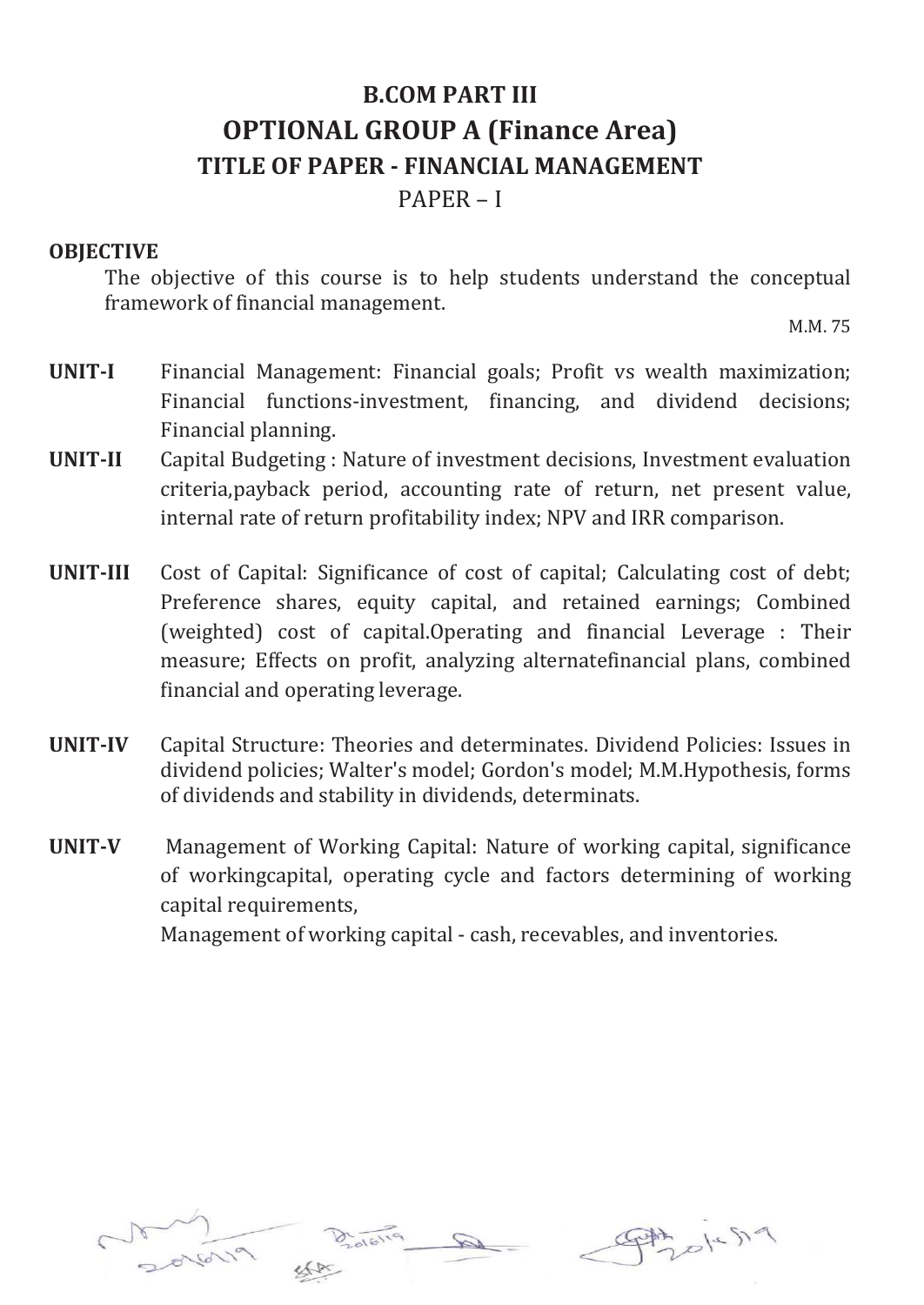# **Suggested Reading:**

1. Van Home J.C. : Financial Management and Policy; Prentice Hall of India, New

Delhi.

- 2. Khan M.Y. and Jain P.K. : Financial Management, Text and Problems; Tata McGrow Hill, New Delhi.
- 3. Prasanna Chandra L Financial Management Theory and practice; Tata McGrow

Hill, New Delhi.

- 4. Pandey I.M.: Financial Management Vikas Publishing Hous, New Delhi.
- 5. Brigham E.F. Gapenski L.C., and Ehrhardt M.C.: Financial Management Theory and Practice; Harcourt College Publishers, Singapore.
- 6. Bhalla V.K.: Modern Working Capital Management, Anmol Pub. Delhi.



FAM DICSI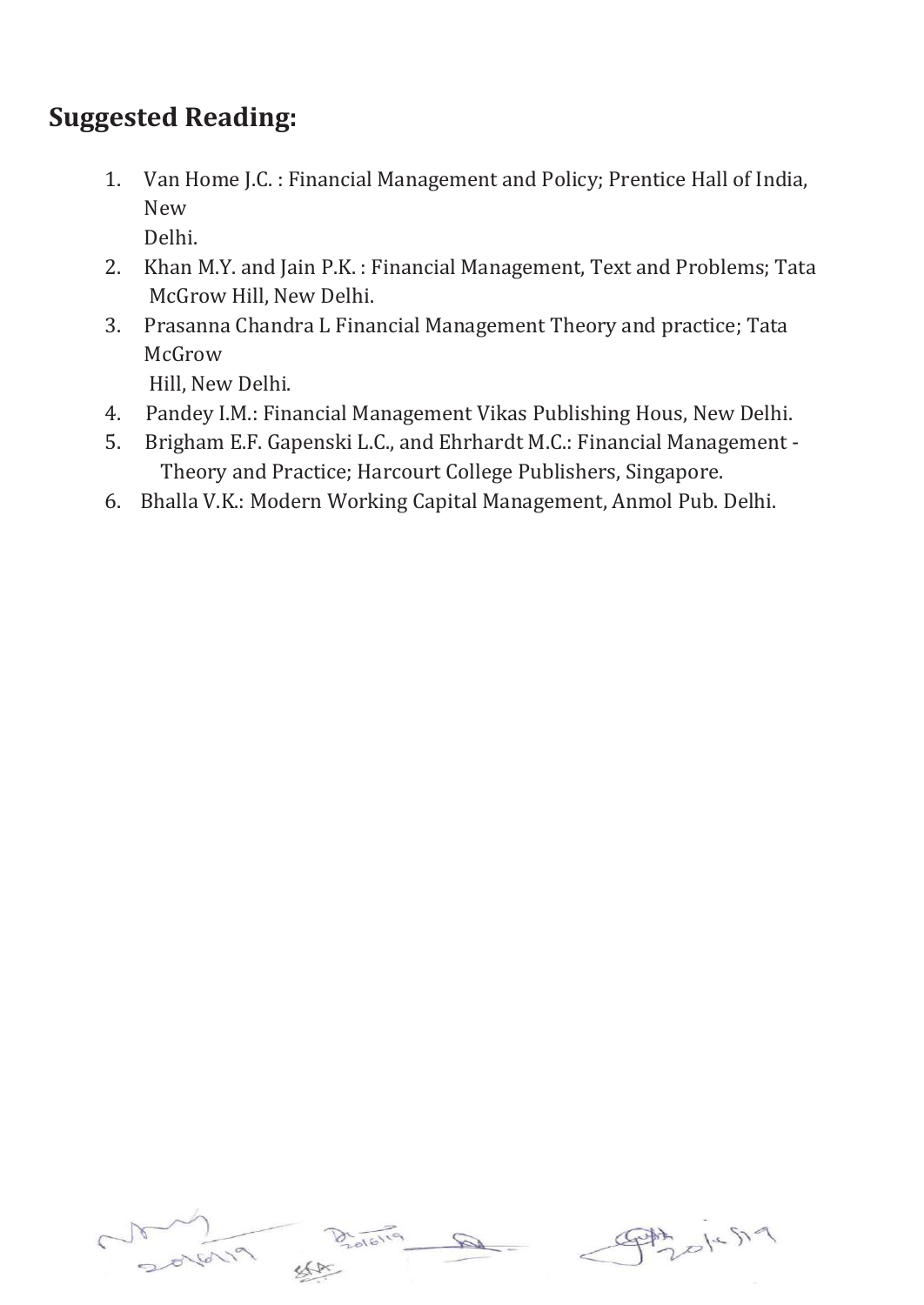# **B.COM PART III OPTIONAL GROUP A (Finance Area) TITLE OF PAPER - FINANCIAL MARKET OPERATIONS** PAPER – II

## **OBJECTIVE**

This course aims at acquainting the students with the working of financial markets in India.

M.M. 75

- **UNIT-I** Money Market: Indian money market's composition and structure; (a) Acceptance houses, (b) Discount houses and (c) Call money market; Recent trends in Indianmoney market.
- **UNIT-II** Capital Market: Security market (a) New issue market, (b) Secondary market; Functions and role of stock exchange; listing procedure and legal requirements; Public issue - pricing and marketing; Stock exchanges - National Stock Exchange, Bombay stock exchange
- **UNIT-III** Securities contract and Regulations Act: Main provgisions.Investors Protection: Grievancesconcerning stock exchange dealings and theirremoval; Grievance cells in stock exchanges; SEBI; Company Law Board; Press; Rmedy through courts.
- **UNIT-IV** Functionaries on Stock Exchanges: Brokers, sub brokers, market makers, jobbers, portfolio consultants, institutional investors, and NRIs.
- **UNIT-V** Financial Services: Marchant banking Functions and roles; SEBI guidelines; Creditrating - concept, functions, and types.



熱のにらっ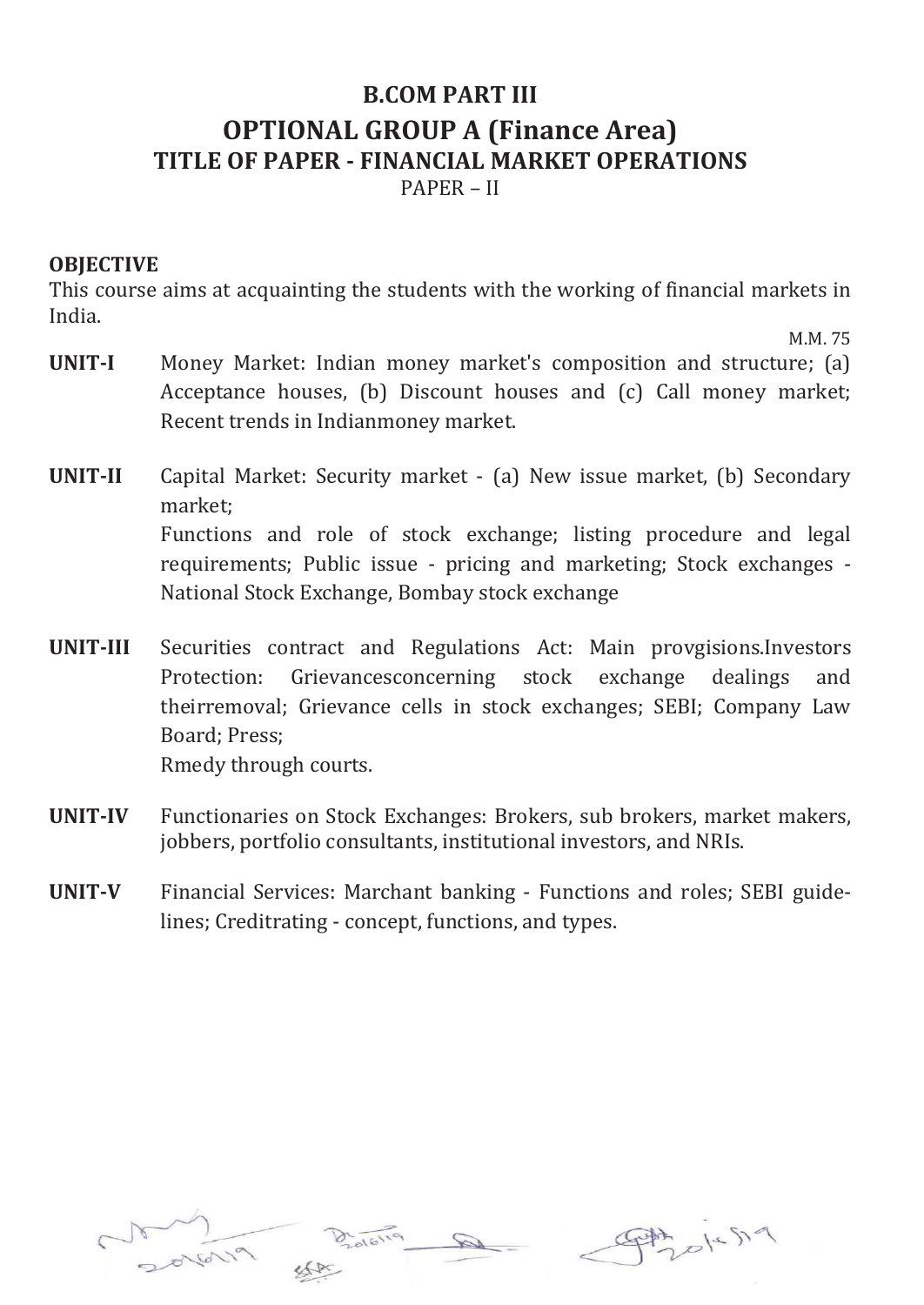- **1.** Chandler M.V. and Goldfeld S.M.: Economics of money and Banking, Harper and Row, New Delhi.
- **2.** Gupta Suraj B. Monetary Economics; s. chand and Co. New Delhi.
- **3.** Gupta Suraj B. Monetary Planning in India; Oxford, Delhi.
- **4.** Bhole L.M.: Financial Markets and Institutions: Tata McGrow Hill, New Delhi.
- **5.** Hooda R.P.: Indian Securities Market Investors view point; Excell Books, New Delhi.
- **6.** R.B.I.: Functions and Working.
- **7.** R.B.I.: Report in Currency and Finance.
- **8.** R.B.I.: Report of the Committee to Review the working of the monetary system Chakravarty committee.
- **9.** R.B.I.: Report of the Committee on the Financial System, Narsimham Committee.



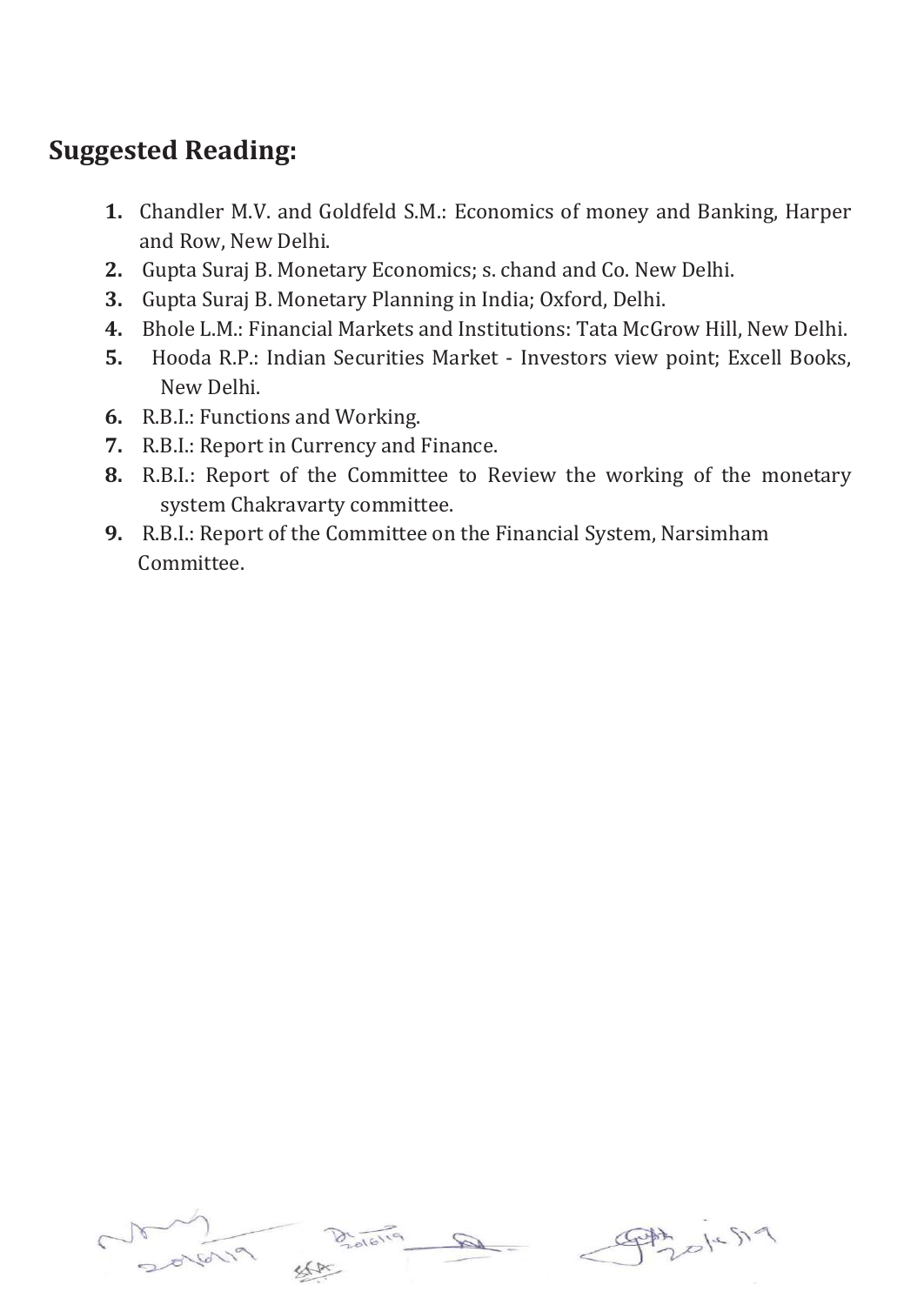## **B.COM PART III OPTIONAL GROUP B (Marketing Area) TITLE OF PAPER -PRINCIPLES OF MARKETING** PAPER – I

## **OBJECTIVE**

The Objective of this course is to help students to understand the concept of marketing and its applications.

M.M. 75

- **UNIT-I** Introduction: Nature and scope of marketing; Importnace of marketing as a business function, and in the economy; Marketing concepts - traditional and modern; Selling vs. Marketing; Marketing mix; Marketing environment.
- **UNIT-II** Consumer Behaviour and Market Segmentation: Nature, scope, and significance ofconsumer behaviour; Market segmentation - concept and importance; Bases for market segmentation.
- **UNIT-III** Product: Concept of product, consumer, and industrial goods; Product planning and development; Packaging role and functions; Brand name and trade mark; after sales service; Product life cycle concept. Price: Importance of price in the marketing mix; Factors affecting price of a product/service; Discounts and rebates.
- **UNIT-IV** Distributions Channels and Physical Distribution; Distribution channels Concept and role; Types of distribution channels. Factors affecting choice of a distribution channel; Retailer and holesaler; Physical distribution of goods; Transportation, Warehousing, Inverntory control; Order processing.
- **UNIT-V** Promotion: Methods of promotion; Optimum promotion mix; Advertising media – the irralative merits and limitations; Characteristics of an effective advertisement; Personal selling; Selling as a career; Classification of successful sales person; Functions of sales man.

Recent development in marketing – social marketing, online marketing, direct marketing, Services marketing, Green marketing.

Angless

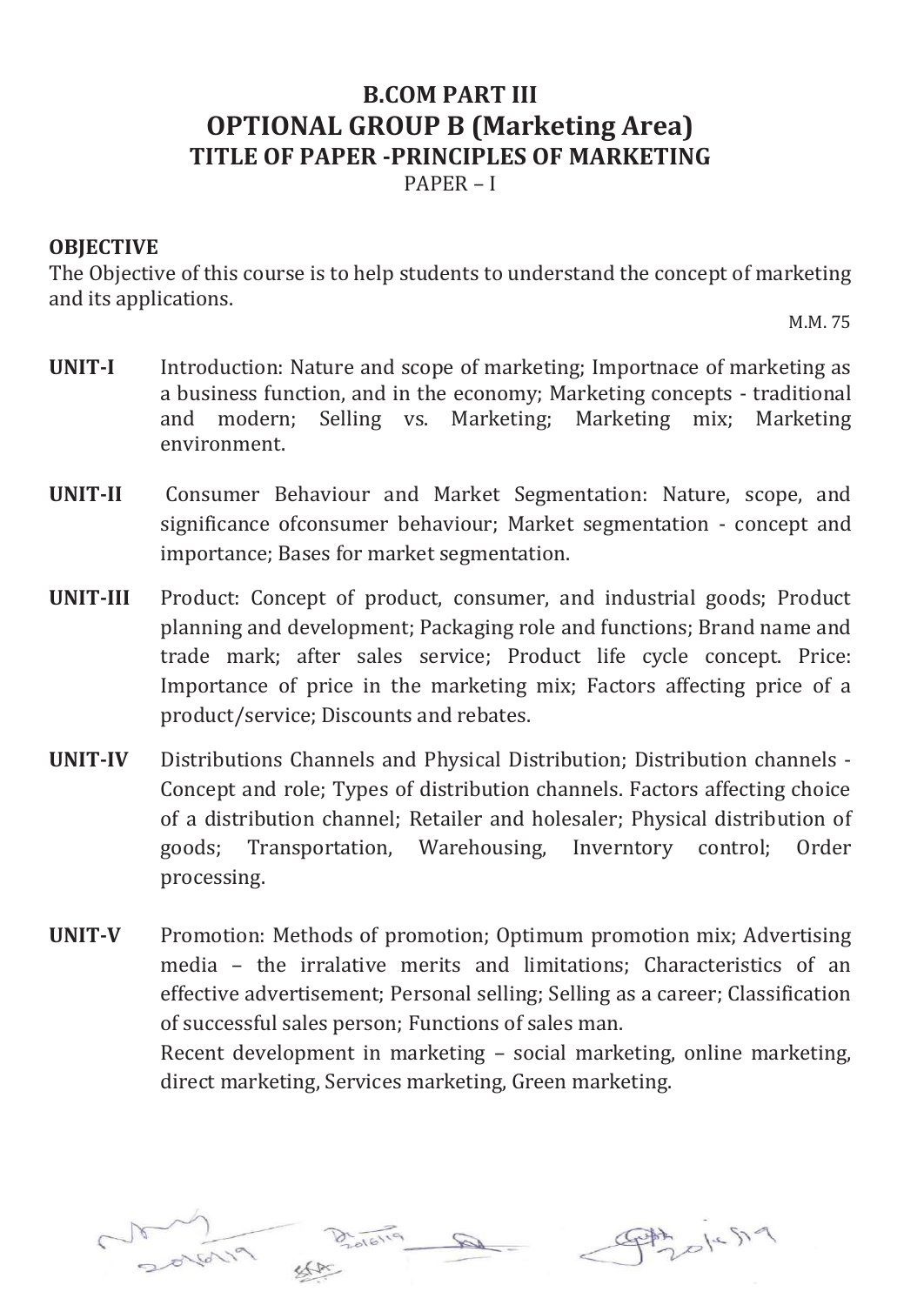# **Suggested Reading:**

- 1. Philip Kotler: Marketing Management Englewood Cliffs; Prentice Hall, N.J.
- 2. William M. Pride and O.C. Ferrell: Marketing: Houghton Mifflin Boston.
- 3. Stanton W.J. Etzel Michael J., and Walker Bruce J. Fundamentals of Marketing; McGrawHill, New York.
- 4. Lamb Charies W., Hair Joseph F. and McDaniel Carl : Principles of Marketing; South-Western-Publishing, Cincinnati, Ohio.
- 5. Cravens David W. Hills Gerald E., Woodruff Robert B : Marketing management :

RichardD. Inwin, Home wood Illinois.

- 6. Kotler Philip and Armstrong Gary : Principles of Marketing; Prentice Hall of India, New Delhi.
- 7. Dr. R.C. Agrawal, Agra.
- 8. Dr. S.C. Saxena Agra.
- 9. Dr. S.K. Jain, Hindi GranthAcademi. M.P.
- 10. Dr. N.C. Jain



PAA OKS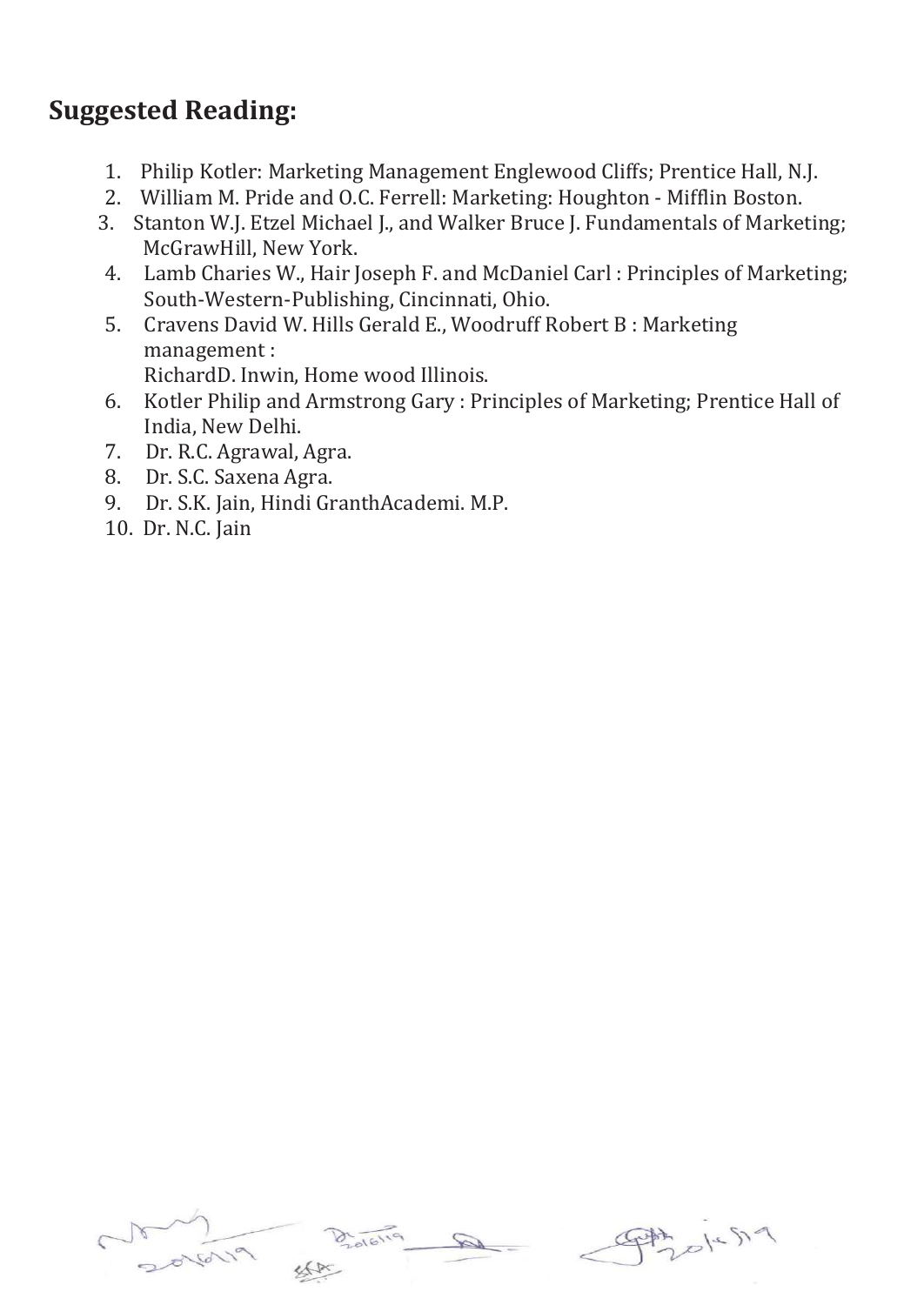# **B.COM PART III OPTIONAL GROUP B (Marketing Area) TITLE OF PAPER -INTERNATIONAL MARKETING**

PAPER – II

## **OBJECTIVE**

This course aims at acquainting student with the operations of marketing in internation alenvironment.

**M.M. 75**

- **UNIT-I** International Marketing: Nature, definiton, and scope of international marketing; Domestic marketing vs. International marketing; International environment externaland internal.
- **UNIT-II** dentifying and Selecting Foreign Market: Foreign market entry mode decisions. Product Planning for international Market: Product designing; Standardization vs. adaptation; Branding and packaging; Labeling and quality issues; after sales service. International pricing: Factors Influenceing International price; Pricing process-processand methods; International price quotation and payment terms.
- **UNIT-III** Promotion of Product/Services Abroad: Methods of international promotion; Direct mail and sales literature; Advertising; Personal selling; Trade fairs and exhibitions.
- **UNIT-IV** International Distribution: Distribution channels and logistics decisions; Selection and appointment of foreign sales agents.
- **UNIT-V** Export Policy and Practices in India: Exim policy an overview; Trends in India's foreign trade; Steps in starting an export business; Product selection; Market Selection; Export pricing; Export finance; Documentation; Export procedures; Export Assistance and incentives. Marketing Control Process





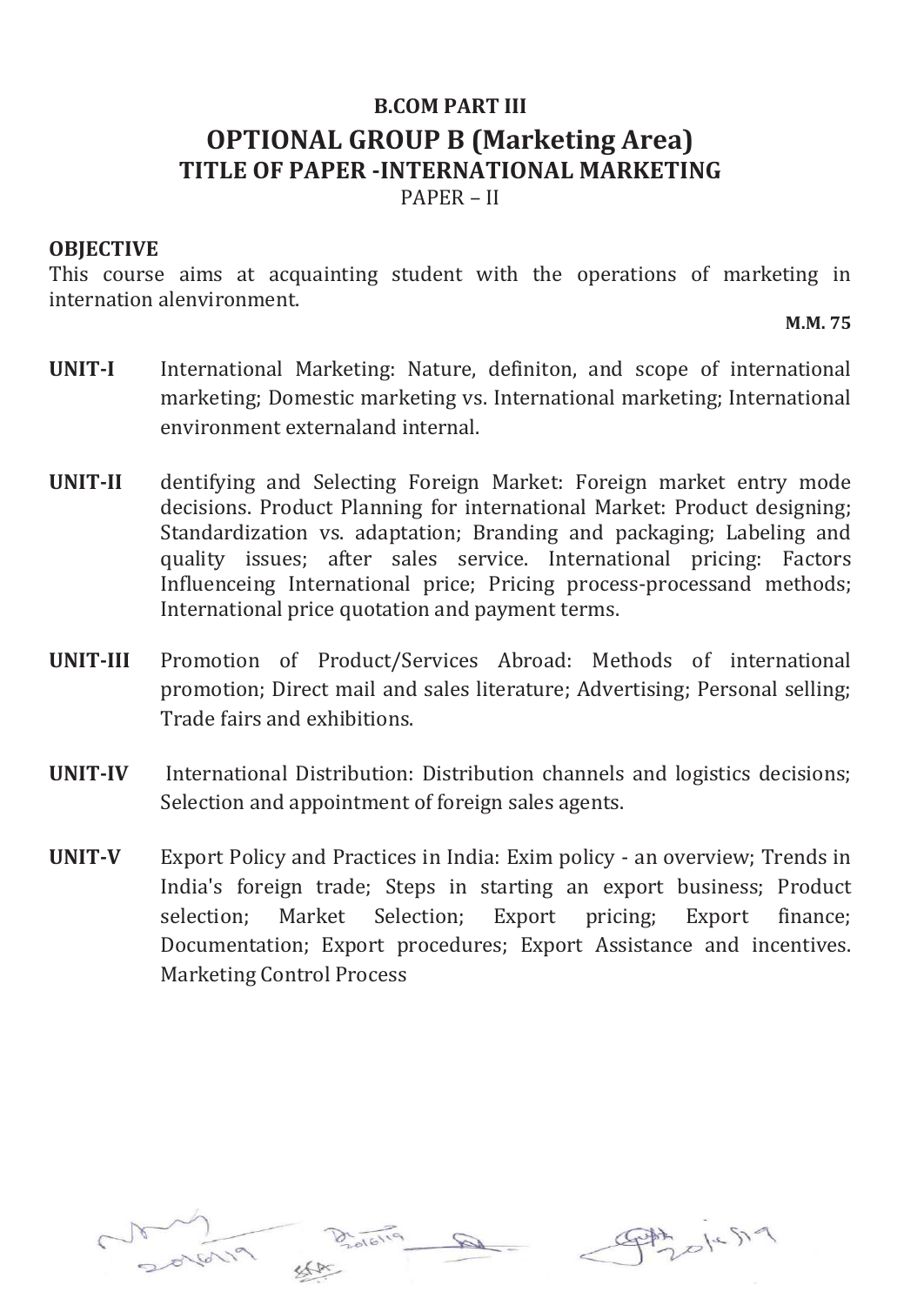- 1. Bhattacharya R.L. and Varshney B.: International Mrketing Management; Sultan Chand, New Delhi.
- 2. Bhattacharya B. : Export Marketing Strategles for Success; Global Press, New Delhi.
- 3. Keegan W.J.: Multinational Marketing Management; Prentice Hall, New Delhi.
- 4. Kriplani V.: International marketing; Prentice Hall New Delhi.
- 5. Taggart J.H. and Moder Mott. M.C.: The Essence of International Business; Prentice Hall New Delhi.
- 6. Kotler Phillip: Principles of Marketing; Prentice Hall New Delhi.
- 7. Fayer Weather John: International Marketing; Prentice Hall N.J.
- 8. Caterora P.M. and Keavenay S.M.: Marketing an international Perspective; Erwin Homewood, Illinois.
- 9. Paliwala, Stanely J. The Essence of International marketing; Prentice Hall, NewDelhi.



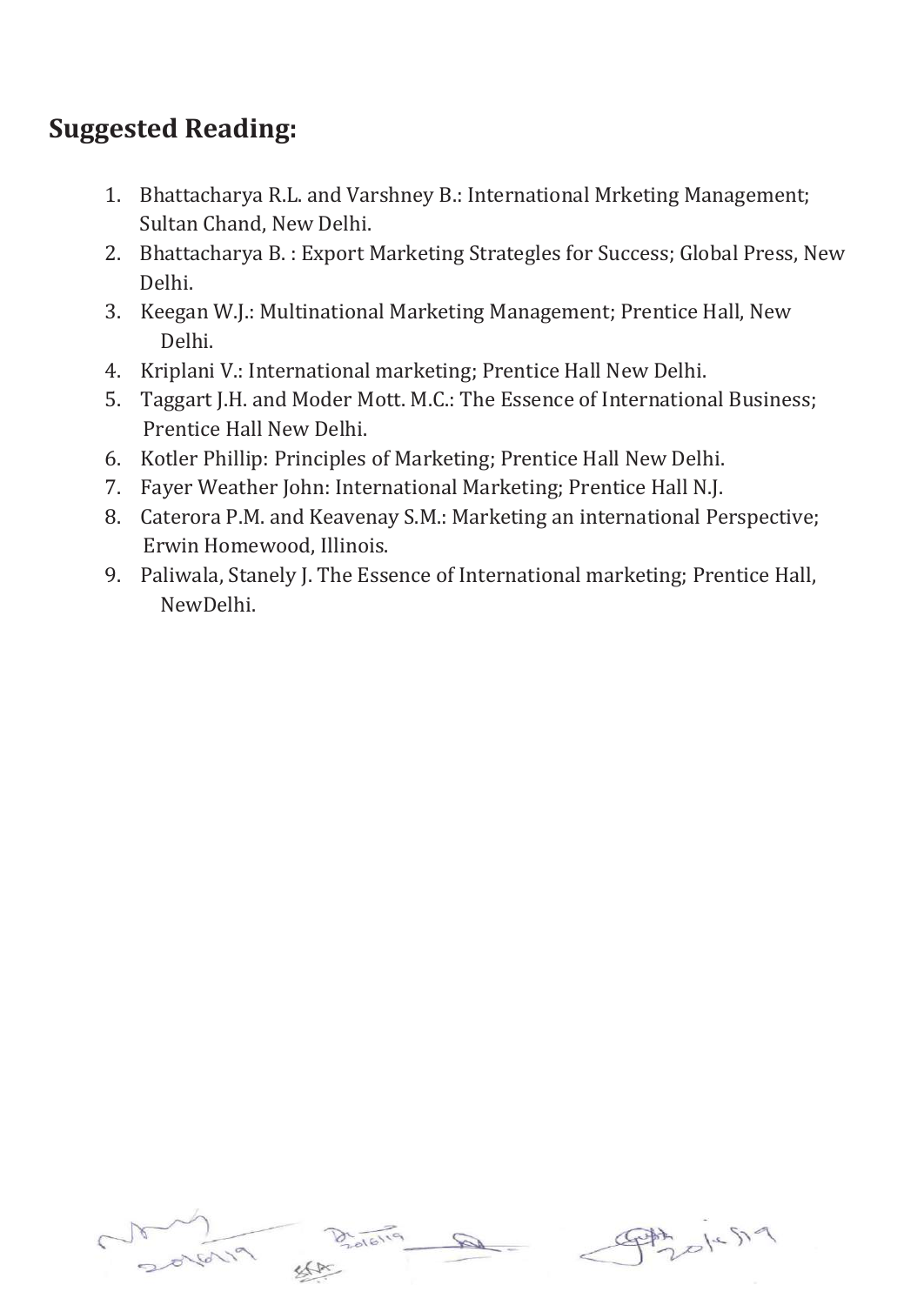## **B.COM PART III**

# **OPTIONAL GROUP C (Commercial Area) TITLE OF PAPER - INFORMATION TECHNOLOGY AND ITS APPLICATIONS IN BUSINESS**

PAPER – I

## **OBJECTIVE**

The objective of the course is to famillatize the students with the innovation information technology and how it affects business. An understanding of the group rules of these technologies will enable the students to appreciate the nitty-gritty Commerce.

M.M. 75

- **UNIT-I** Information Revolution and information Technology (IT) : Deployment of Business; Basic features of IT; Impact of IT on business environment and social fabric; Invention of writing; Written books; Printing Press and movable type Gutenberg's invention;Radio; telephone, wireless and satelite communication computing and dissemination of information and knowledge and convergence technologies (Internet with Wireless-WAP).
- **UNIT-II** Fundamentals of Computer: Data, information and EDP: Data, information and concept of data and information; Levels of information from data; processing; Electronic data processing; Electronic machines;
	- a. Number Systems and Codes: Different number systems binary, octal decimal, hexagonal, and their conversion codes used in computers; Bed, EBCDIC, ASCII; Gray and conversions.
	- b. Computer Arithmetic and Gates: Binary arithmetic, complements, addition subtraction; Conversion from one system to another; Logic Gates, truthtable and applicationsminimisation, and K-maps.
	- c. Computer Processing System: Definition of computer; Hardware/Software concepts; Generation of computers; Types of computers; Elements of computer; CPU and its functions, various computer systems.
	- d. I/O devices: Basic concepts of I/O devices; various input devices Keyboard, mouse; MICR, OCR, microphones.
	- e. Various output devices: VDU, printer, plotter, spooling, L.S.
	- f. Storage Devices: Primary and secondary memory; Types of memory capacityand its enhancement; Memory devices and comparisons; Auxiliary storage, tapes, disks (magnetic and potical); various devices and their comparison.

PAR desig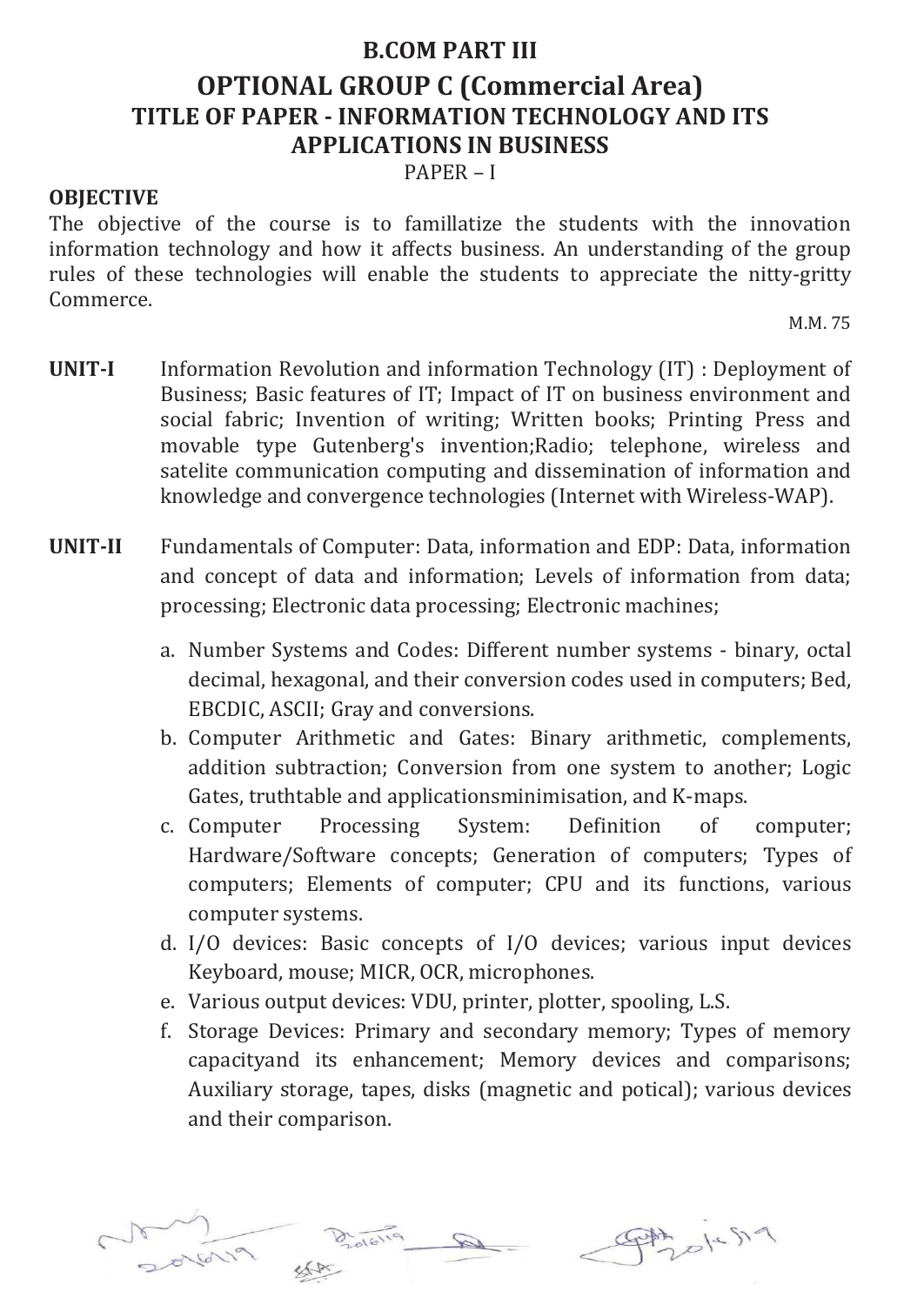g. System Software - Roale of Software, Different System Software: O.S., utilization element of O.S. - Its types and variations; DOS and windows. h. Computer and Networks: Need of communication; Data transmission; Baud; Bandwidth; Communication Channel; Multiplexing; Basic network concepts; O.S.I. model; Types of topologies; LAN, WAN, Client server concept.

- **UNIT-III** Computer-based Business Applications
	- a. Word Processing : Meaning and role of word processing in creating of documents, editing, formatting, and printing documents, using tools such as spelling check, thesaurus, etc. in word processors (MS-Word).
	- b. Electronic Spreadsheet : Structure of spreadsheet and its applications to accounting, finance, and marketing functions of business; Crating a dynamic/sensitive worksheet; Concept of absolute and relative cell reference; Using builtinfunctions; Goal seeking and solver tool; Using graphics and formatting of Worksheet; sharing data with other desktop applications; Strategies of cratingerror-free worksheet (MS-Excel, Lotus 123). Practical knowledge on WingsAccounting (Software).
	- c. Programming under a DBMS environment: The concept of data base management system; Data field, records, and files, Sorting and indexing data;Searching records, designing queries, and reports; Linking of data files; Understanding programming environment in DBMS; Developing menu drivenapplications in query language (MS-Access).
- **UNIT-IV** Electronic Data Interchange (EDI), Introduction to EDI; Basics of EDI; EDI standards; Financial EDI (FEDI); FEDI for international trade transaction; Applications of EDI; Advantages of EDI; Future of EDI.
- **UNIT-V** The Internet and its Basic ConceptsInternet-concept, history development in India; Technological foundation of internet; Distributed computing; Client-server computing; Internet protocol suite; Application of distributed computing; Client-server computing; Internet protocol suite in the internet environment; Domain Name System (DNS); Domain Name Service (DNS); Generic top-lelveldomian (gTLD); Country code top-level domain (ccTLD); - India; Llocation of second-level doomains; IP addresses; Internet protocol; Applications of Internet in business, education, governance, etc. Information System Audit Basic idea of information audit; Difference with the traditional concepts of audit; Conduct and applications of IS audit in internet environment.

PAZOKS19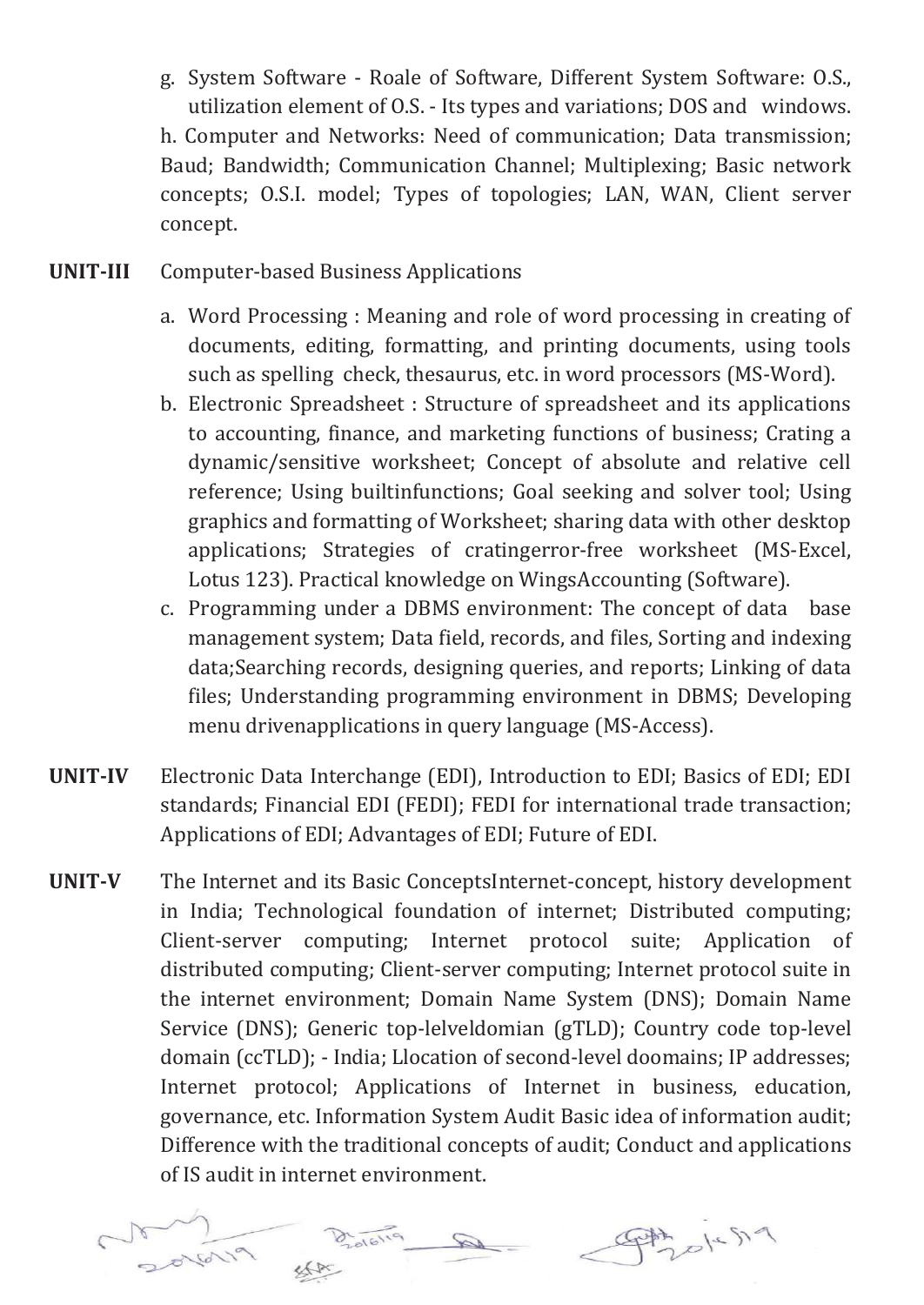- 1. AgrawalaKamlesh N. and Agarwala Deeksha: Business on the Net Introduction to Ecommerce, Macmillan India, New Delhi.
- 2. AgarwalaKamlesh, N. and Agarwala Deeksha: Bulls, Bears and The mouse; and introduction to On-line Service Market Trading; Macmillan India, New Delhi.
- 2. Agarwala Kamlesh, N. and Agarwala Prateek Amar; WAP the Net; an Introduction on Wireless Application Protocol; Macmillan India, New Delhi.
- 3. Bajaj Kamlesh K. and Nag Debjanl: E-Commerce; The cutting Edge of Business; Tata McGraw Hill, New Delhi.
- 4. Edwards, Ward and Bytheway : The Essence of Information Systems; Prentice Hall, NewDelhi.
- 5. Garg & Srinivasan: Work Book on Systems Analysis & Design; Prentice Hall New Delhi.
- 7. Kanter: Managing with Information; Prentice Hall New Delhi.
- 8. Minoli Daniel, Minoli Emma: Web Commerce Technology Handbook; Tata McGraw Hill, New Delhi.
- 9. Minoli Daniel: Internet & Internet Engineering; Tata McGrow Hill, New Delhi.
- 10. Yeats: Systems Analysis & Design; Macmillan India, New Delhi.
- 11. Goyal: Management information System; Macmillan India, New Delhi.
- 12. Timothi J O'Leary: Microsoft Office 2000; Tata McGrow Hill, New Delhi.



PAS OKSIN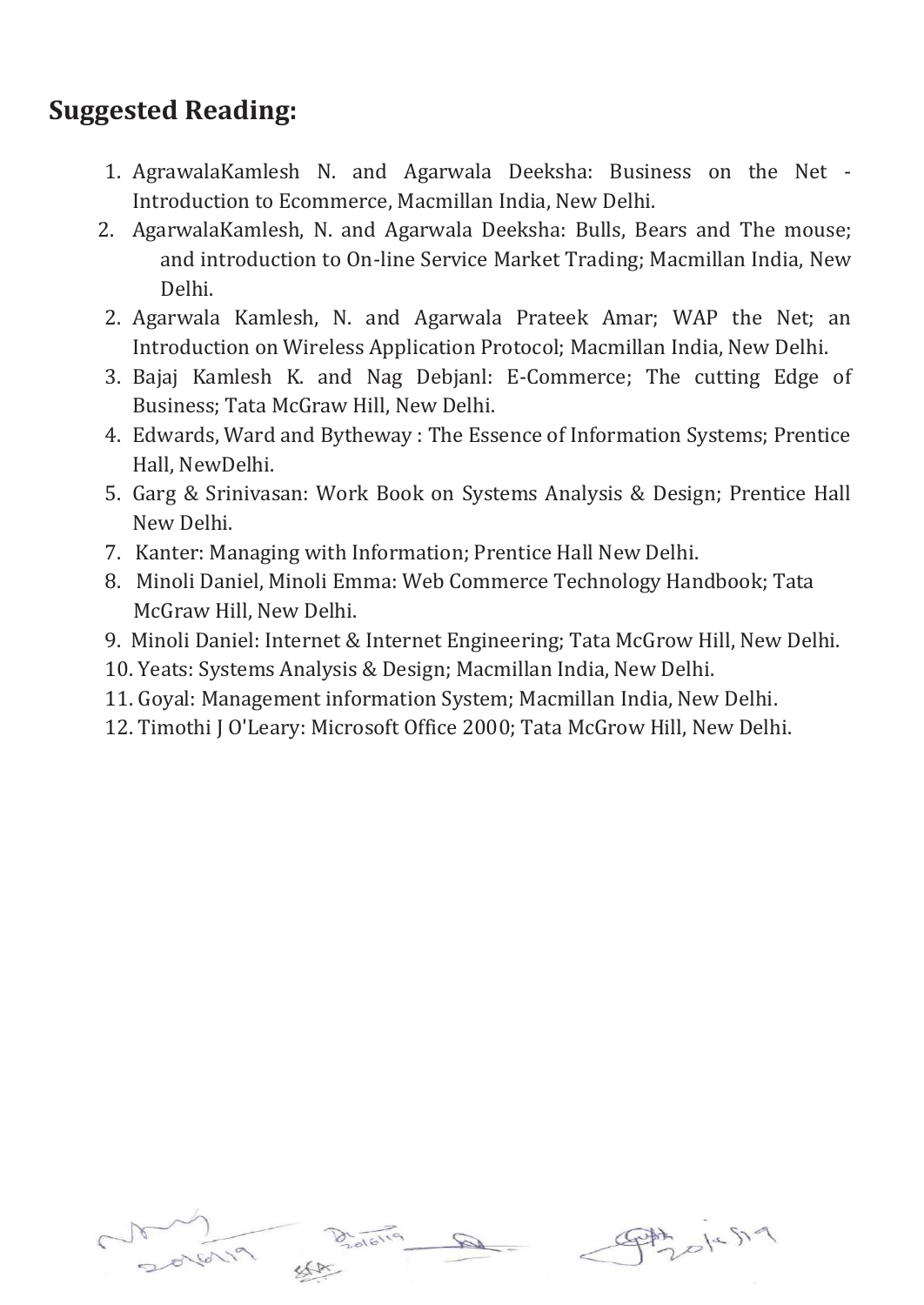# **B.COM PART III OPTIONAL GROUP C (E-Commerce Area) TITLE OF PAPER -ESSENTIAL OF E-COMMERCE**

PAPER – II

## **OBJECTIVE**

The objective of this course is to familiarize the students with the basics of ecommerce and to comprehend its potential.

M.M. 75

- **UNIT-I** Internet and Commerce: Business operations; E-Commerce practices; Concepts b2b, b2c, b2g, g2h; Benefits of e commerce to organization, consumers, and society; Limitation of e-commerce; Management issues relating to e-commerce. Operations of E-Commerce: Credit card transaction; Secure Hypertext Transfer Protocol (SHTP); Electronic payment systems; secure electronic transaction (SET); Set's encryption; Process; Cybercash; Smart cards; Indian payment models.
- **UNIT-II** Applications in B2C: Consumer's shopping procedure on the internet; Impact on disintermediation and re-inermediation; Global market; Strategy of traditional department stores; Products in b2c model; Success factors of e-brokers; Broker based services on-line; Online travel tourism services; Benefits and impact of e-commerce on travel industry; Real estate market; Online stock trading and its benefits; Online banking and its benefits; Online financial services and their future; Educations benefits, implementation, and impact.
- **UNIT-III** Applications in B2B; Applications of b2b, Key technologies for b2b; Architectural models of b2b; Characteristics of the supplier-oriented marketplace, buyer-oriented market place, and intermediary-oriented marketplace; Benefits of b2b on procurement re-engineering; Just in Time delivery in b2b; Internet-based EDI from traditional EDI; Integrating EC with back-end information systems; Marketing issues in b2b.
- **UNIT-IV** Applications in Governance: EDI in governance; E-government; Egovernance applications of the internet; Concept of government to business, business to government and citizen-to-government; Egovernance models; Private sector interfacein e-governance.

PAZOLUSI9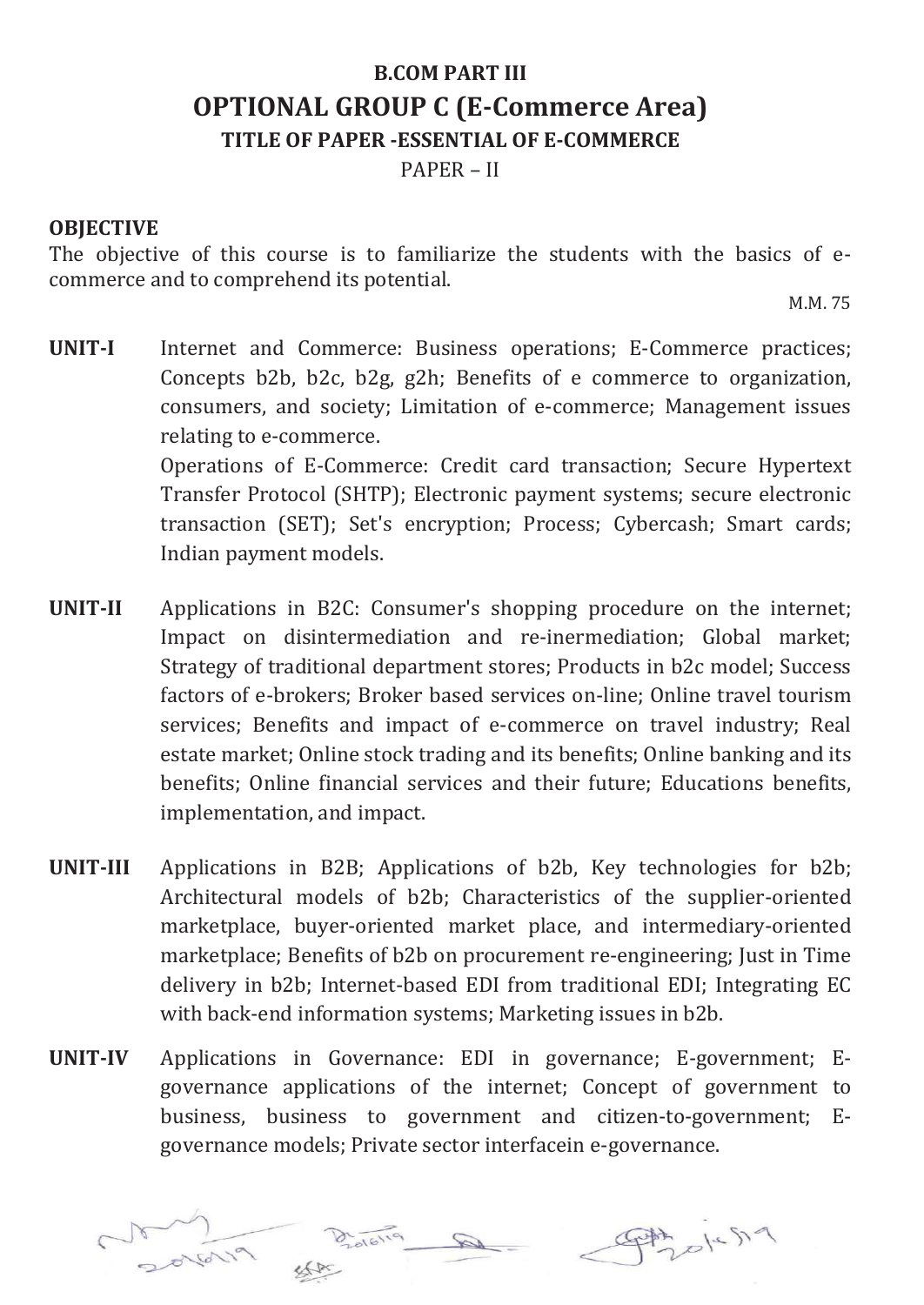**UNIT-V** Emerging Business Models: Retail model; Media model; Advisory model, Mode-toordermanufacturing model; Do-it yourself model; Information service model; Emergin hybrid models; Emerging models in India. Security and Legal aspects of E-commerce.

# **Suggested Reading:**

- 1. AgarwalaKamlesh. N. and AgarwalaDeekhsa: Bridge to Online Storefornt; MacmillanIndia, New Delhi.
- 2. AgarwalaKamlesh. N. and AgarwalaDeeksha: Business on the Net Introduction to theE-commerce; Macmillan India New Delhi.
- 3. AgarwalaKamlesh N. and AgarwalaDeeksha: Bulls, Bears and TheMouse: AnIntroduction to Online Stock Market Trading; Macmillan India New Delhi.

4. Tiwari Dr. Murli D.: Eductaion and E-Governance; Macmillan India, New Delhi.

- 5. Minoli Daniel, MinoliEmma: Web Commerce Technology Handbook; Tata McGraw Hill, New Delhi.
- 6. MinoliDeniel, Internet & Internet Engineering: Tata McGrow Hill, 1999.
- 7. BhatnagarSubhash and Schware Robert (Eds): Information and CommunicationTechnology in Development; Sage Publications India, New Delhi.
- 7. Amor, Daniel: E-business R evealuation, The : Living and Working in an InterconnectedWorld; Prentice Hall, U.S.
- 8. Afuah, A., and Tuccu, C.: Internet usiness models and Strategies; McGraw Hill,

New York.



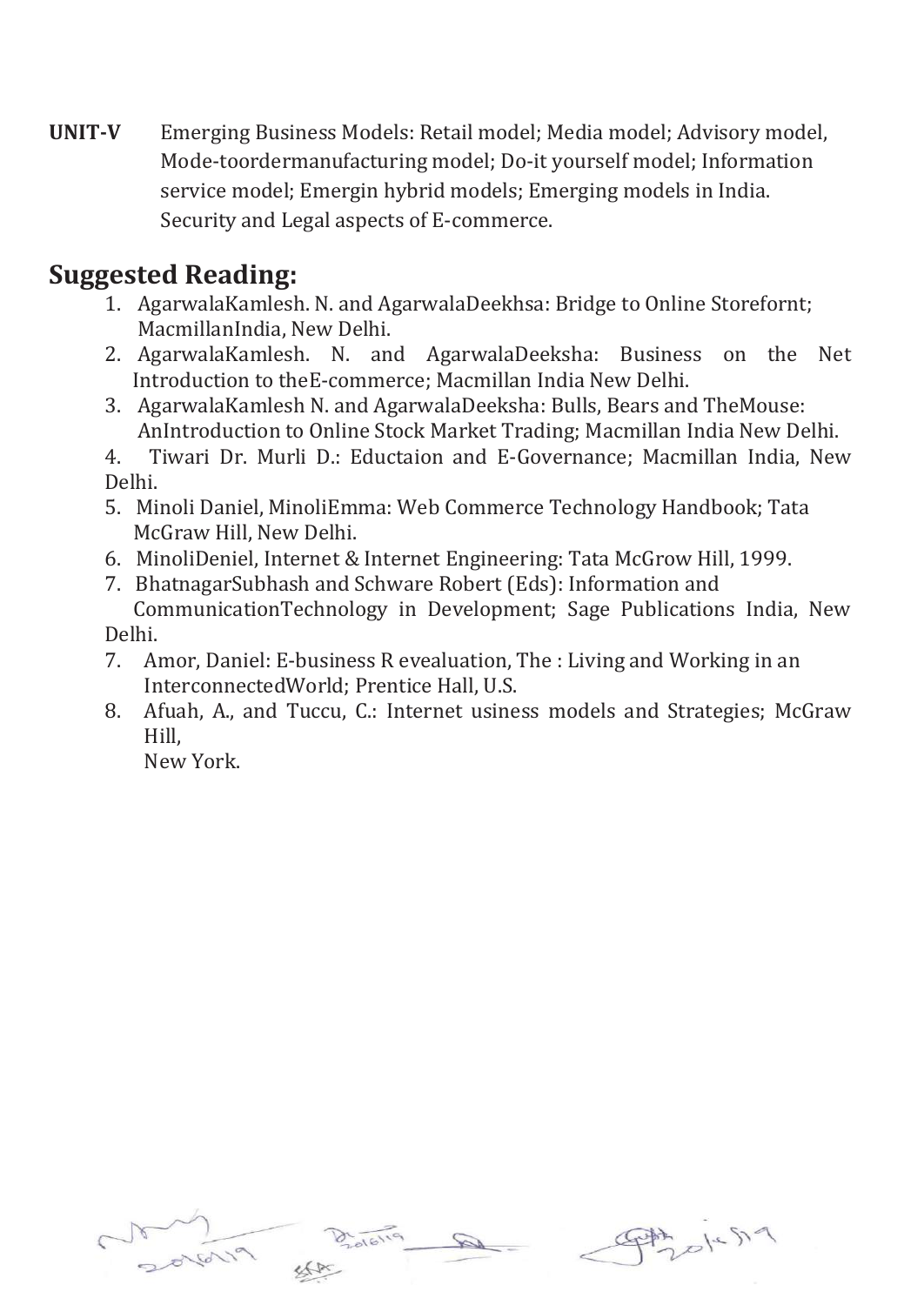# **B.COM PART III OPTIONAL GROUP D (Money Banking & Insurance Area) TITLE OF PAPER FUNDAMENTAL OF INSURANCE**

PAPER – I

## **OBJECTIVE**

This course enables the students to know the fundamentals of insurance.

M.M. 75

- **UNIT-I** Introduction to Insurance: Purpose and need of insurance; Insurance as a social security tool; Insurance and economic development.
- **UNIT-II** Fundamentals of Agency Law: Definiton of an agent; Agents regulations; Insurance intermediaries; Agents compensation.
- **UNIT-III** Procedure for Becoming an Agent : Prerequisite for obtaining a license; Duration of license; Cancellation of incense; Revocation or suspension/termination of agent appointment; Code of conduct; Unfair practices. Functions of the Agent: Proposal form and other forms for grant of cover; Financial and medical underwriting; Material information; Nomination and assignment; Procedure regarding settlement of policy claims.
- **UNIT-IV** Company Profile : organizational set-up of the company; Promotion strategy; Market share; Important activities; Structure; Product; Actuarial profession; Product pricing actuarial aspects; Distribution channels.
- **UNIT-V** Fundamentals/Principles of Life insurance/ Marine /Fire /Medical/General Insurance; Contracts of various kinds; Insurable Interest. Online insurance procedure

# **Suggested Reading:**

- 1. Mishra M.N.: Insurance Principle and Practice; S. Chand and Co., New Delhi.
- 2. Insurance Regulatory Development Act. 1999.
- 3. Life Insurance Corporation Act. 1956.
- 4. Gupta OS: Life Insurance; Frank brothers, New Delhi.

5. Vinayakam N., Radhaswamy and Vasudevan SV: Insurance - Principles and Practice,

S. Chand and Co. New Delhi.

6. Mishra MN: Life Insurance Corporation of India, Vols I, II & III; Raj Books, Jaipur.

- 7. BalchandShriwastava, Agra.
- 8. Dr. M.L. Singhai, RAmesh Book Depot, Jaipur.



Physich9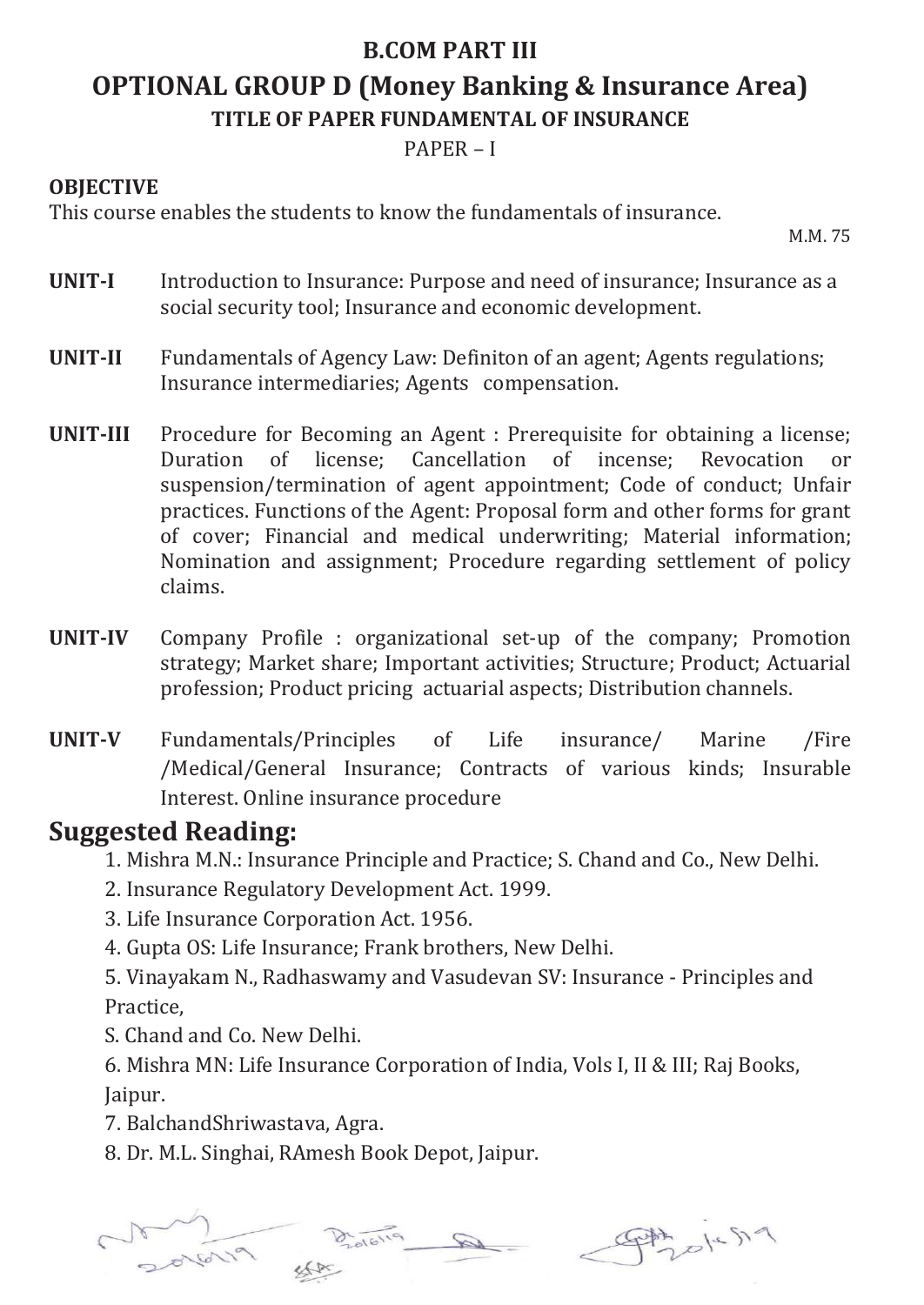# **B.COM PART III OPTIONAL GROUP D (Money Banking & Insurance Area) TITLE OF PAPER - MONEY & BANKING SYSTEM PAPER –II**

## **OBJECTIVE**

This course enables the students to know the working of the Indian Money & banking system.

M.M. 75

- **UNIT-I** Money: Function, Alternative Measures tomoney supply in India their differentcomponents. Meaning and changing relative importance of each.
- **UNIT-II** Indian Banking System : Structure and organization of banks; Reserve Bank of India;Apex banking Institutions; Commercial banks; Regional rural banks; Cooperativebanks; Development banks.
- **UNIT-III** Banking Regulation Act, 1947 : History; Social control; Banking Regulation Act asapplicable to banking companies and public sector banks; Banking Regulation Act asapplicable to Cooperative banks.
- **UNIT-IV** Regional Rural and Cooperative Banks in India: Functions; Role of regional rural andcooperative banks in rural India; Progress and performance.
- **UNIT-V** Reserve Bank of India: Objectives; Organization; Functions and working; Monetarypolicy; Credit control measures and their effectiveness. State Bank of India, Project History, Objectives, Functions & Organization working& progress.

Internet banking system

- 1. Basu A.K.: Fundamentals of Banking-Theory and Practice; a Mukherjee and Co., Calcutta.
- 2. Sayers R.S.: Modern Banking: Oxford University Press.
- 3. Panandikar S.G. And Mithani D.M.: Banking in India; orient Longman.
- 4. Reserve Bank of India: Functions and Working.
- 5. Dekock: Central Banking; Crosby lock wood Staples, London.
- 6. Tannan M.L.: Banking Law and Practice in India: India Law House, New Delhi.
- 7. Knubchandani B.S.: Practice and Law of Banking; Macmillan, New Delhi.
- 8. Shekhar and Shekhar: Banking Theory and Practice; Vikas Publishing House, New Delhi.
- 9. Harishchandra Sharma.
- 10. M.L. Singhai.

Physicha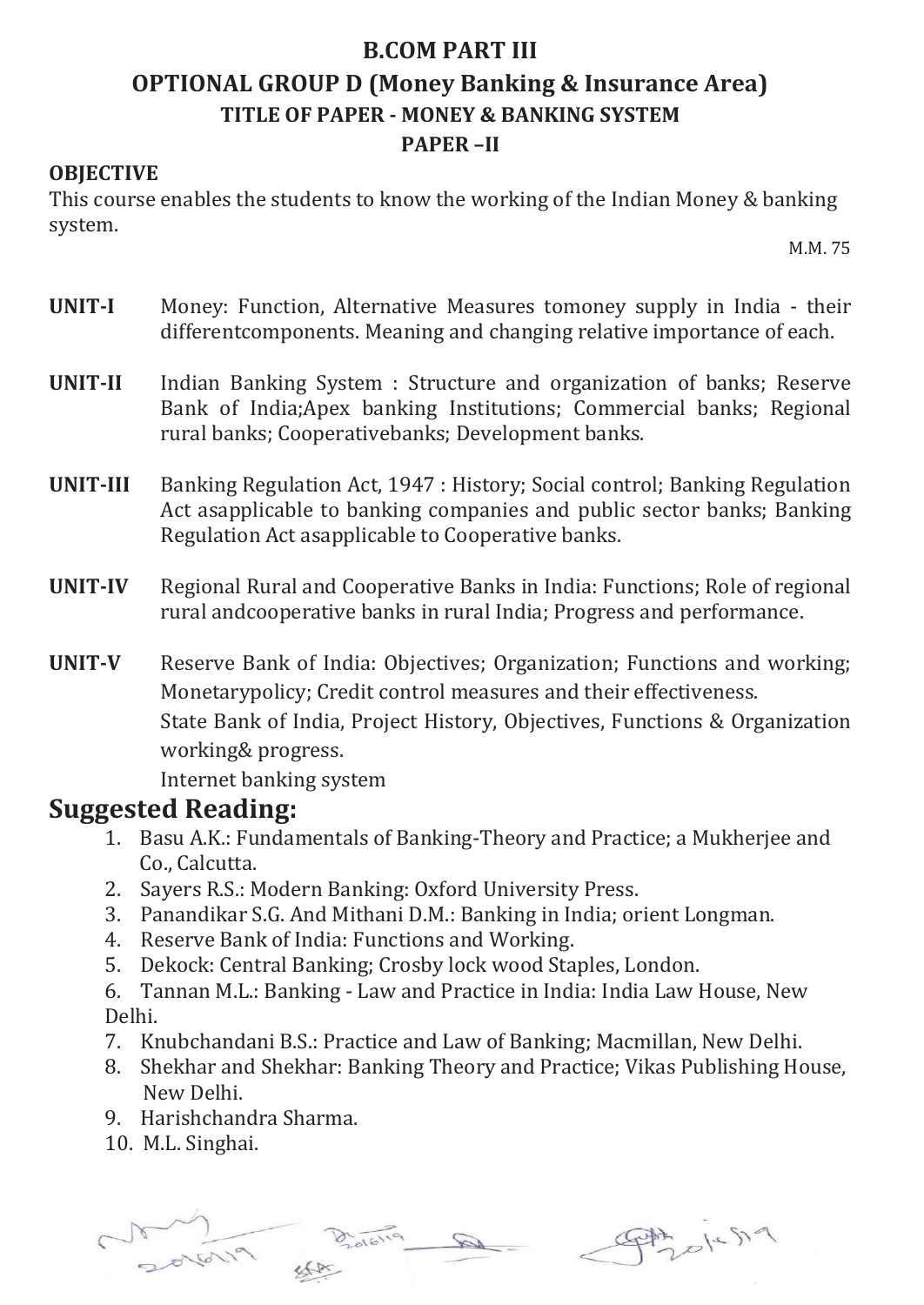## **B.Com-III**

## **PAPER - I**

#### **PROGRAMMING IN VISUAL BASIC**

## **(Paper Code-1165)**

## **UNIT-I Introduction to Visual Basic, Programs, Variables**

Editions of Visual Basic, Event Driven Programming, Terminology, Working environment, project and executable files, Understanding modules, Using the code editor window, Other code navigation features, Code documentation and formatting, environment options, code formatting option automatic code completion features. Introduction to objects, Controlling objects, Properties, methods and events, Working with forms, interacting with the user: MsgBox function, InputBox function, Code statements, Managing forms, Creating a program in Visual Basic, Printing, Overview of variables, User-defined data types, constants working with procedures, Working with dates and times, Using the Format Function, Manipulating text string.

## **UNIT-II Controlling Program Execution, Working with Control**

Comparison and logical operators, If....Them statements, Select Case Statements looping structures, Using Do....Loop structures, For....Next statement, Exiting a loop. Types of controls, Overview of standard controls, ComboBox and ListBox, OptionButton and Frame controls Menu, Status bars, Toolbars, Advanced standard controls, ActiveX controls, Insertable objects, Arrays, Dynamic Arrays.

## **UNIT-III Procedure, Function Error Trapping & Debugging**

Procedure, Function, call by value, call by reference, Type definition, with object, Validation, Overview of run-time errors, error handling process, The Error object, Errors and calling chain, Errors in an error-handling routine, Inline error handling, Error handling styles, General error-trapping options Type of errors, Break mode Debug toolbar, Watch window, Immediate window, Local window, Tracing Program flow with the Call Stack.

## **UNIT-IV Sequential and Random Files :**

Saving data to file, basic filling, data analysis and file, the extended text editor, File organization Random access file, The design and coding, File Dialog Box, Picture Box, Image box, Dialog Box, using clipboard, Copy, Cut, Paste of Text & Picture in Clipboard, Use of Grid Control Multiple document interface, Single document interface.

## **UNIT-V Data Access Unsing the ADO Data Control & Report Generation**

Overview of ActiveX data Objects, Visual Basic data access features, Relational database concepts Using the ADO Data control to access data, Overview of DAO, RDO, Data Control, structured query language (SQL), Manipulating data Using Data Form Wizard. Overview of Report, Data Report, Add groups, Data Environment, Connection to database Introduction to Crystal Report Generator.

## **BOOK REFERENCE :**

- 1. Visual Basic Programming Reeta Sahu, B.P.B. Publication.
- 2. Mastering in Visual Basic By BPB Publications.
- 3. Visual Basic Programming Mark Brit.

Philippy Mille Mile 19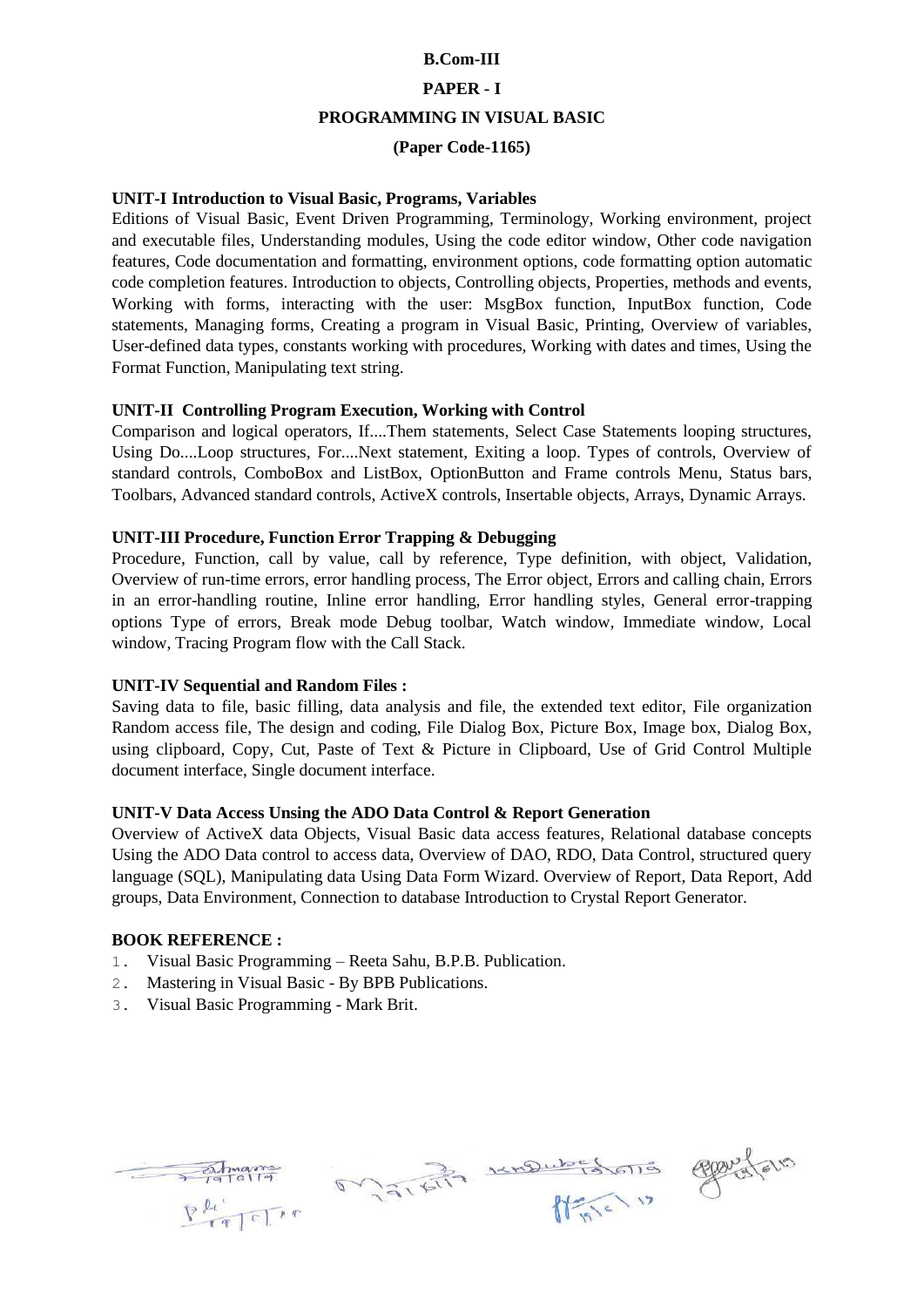## **B.Com-III**

## **PAPER - II**

#### **SYSTEM ANALYSIS, DESING & MIS**

## **(Paper Code-1166)**

## **UNIT-I Introduction -**

Systems Concepts and the information systems environment : Definition of system, Characteristics of system, elements of system, types of system, The system Development life cycle : consideration of candidates system. The Role of system Analyst : Introduction, the multiphase role of the analyst, the analyst / user interface, the place of the analyst in the MIS Organization

## **UNIT-II System Analysis, Tools of Structured Analysis, Feasibility Study-**

System Planning and initial investigation : Basis for planning in systems analysis, initial investigation, fact finding, fact analysis, determination of feasibility.

Information Gathering : Kind of information, Information gathering tools. Structured Analysis, Flow chart, DFD, Data Dictionary, Decision Tree, Structured English, Decision Table. System Performance, Feasibility Study. Data Analysis.

## **UNIT-III System Design & System Implementation -**

The process of Design Methodologies. Input Design, Output Design, Form Design, File Structure, File organization, data base design, System Testing, the test plan, quality assurance, data processing auditor. Conversion, Post implementation review, Software Maintenance.

## **UNIT-IV Introduction to MIS & Other Subsystem-**

Evolution of MIS, Need of MIS, Definition & Benefits of MIS, Characteristic, Role component of Information system, data base as a future of MIS, Decision making, logic of Management Information system, Structure of MIS.

## **UNIT-V Information System Concept -**

Difference between Transaction Processing. System (TPS) and Management Information System, How MIS works, MIS and Information Resource Management, Quality information Building Blocks for the information system, information system concept, Other system characteristic (Open & Closed System), difference between MIS & Strategic System, Adaptive system, Business function information system.

## **BOOK REFERENCE :**

- 1. System Analysis and Design Elias M. Awad.
- 2. System Analysis and Design Alan Dennis & Barbara Haley Wixo.
- 3. Management Information systems C.S.V. Murthy, Himalaya Publication House.

Philippine Millet Hill 19